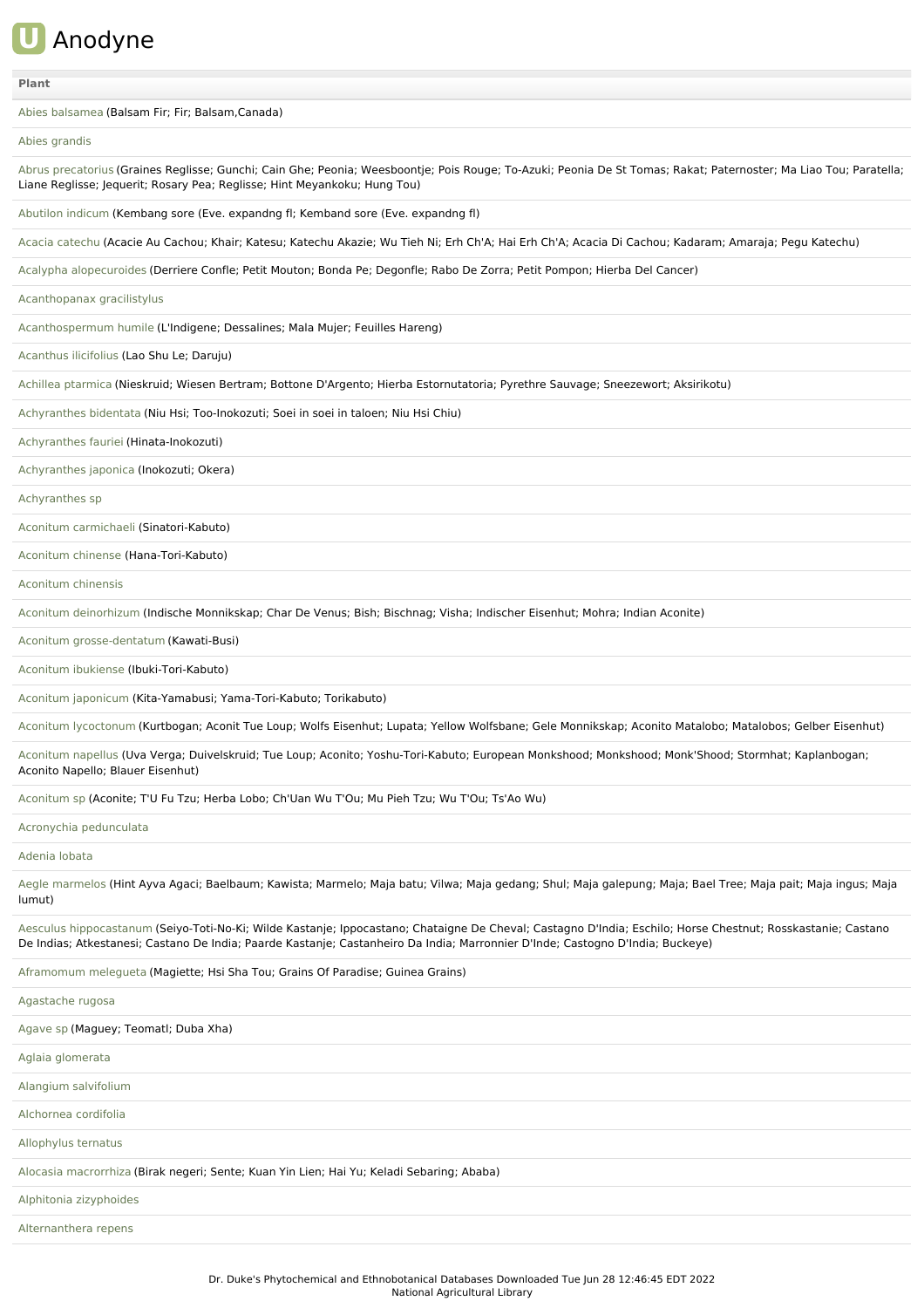[Amaranthus](file:///phytochem/ethnoPlants/show/1385) bidentata [Ambrosia](file:///phytochem/ethnoPlants/show/850) hispida [Amorphophallus](file:///phytochem/ethnoPlants/show/478) campanulatus (Kembang bangah; Saranah; Soeweg) [Ampelocissus](file:///phytochem/ethnoPlants/show/1588) tomentosa Ampelopsis [brevipedunculata](file:///phytochem/ethnoPlants/show/277) [Ampelopsis](file:///phytochem/ethnoPlants/show/1024) japonica (Byaku-Ren(Kagami-Gusa)) [Andrographis](file:///phytochem/ethnoPlants/show/278) paniculata (Sadilata; Sambilata; Takila; Carmantina; Nain Chanvandi; Vizra Ufar; Bidara; Kariyat) [Anemone](file:///phytochem/ethnoPlants/show/16) cernua (Pai T'Ou Weng) Angelica [acutiloba](file:///phytochem/ethnoPlants/show/1589) (Toki; Miyama-Toki) [Angelica](file:///phytochem/ethnoPlants/show/280) dahurica (Yoroi-Gusa) Angelica [decursiva](file:///phytochem/ethnoPlants/show/2326) (Ch'Ien Hu; Nodake) Angelica [pubescens](file:///phytochem/ethnoPlants/show/281) [Anthemis](file:///phytochem/ethnoPlants/show/1590) nobilis (Rumi Papatya; Babunah; Maythe; Babunj; Alman Papatyasi; Camomile; Chamomile) [Anthriscus](file:///phytochem/ethnoPlants/show/5270) sylvestris (Syaku; Eppich,Wilde; Kerbel) Apium [graveolens](file:///phytochem/ethnoPlants/show/1222) (Ch'In; Krafus; Karawez; Han Ch'In; Ch'In Ts'Ai; Celeri Des Jardins; Kereviz; Celeri; Celeri Marron; Celery; Apio; Wood Marche; Rabano; Apit Bord) Aquilaria [agallocha](file:///phytochem/ethnoPlants/show/18) (Ch'Ing Kuei Hsiang; Aguru; Chan Hsiang; Ch'En Hsiang; Lignum Aloes; Ma T'I Hsiang; Chen Xiang; Chi Ku Hsiang; Huang Shu Hsiang) [Aquilaria](file:///phytochem/ethnoPlants/show/4820) sinensis Aralia [racemosa](file:///phytochem/ethnoPlants/show/419) (Yabani Saparna) [Argemone](file:///phytochem/ethnoPlants/show/569) mexicana (Chardon A Fleurs Jaunes; Lao Shu Le; Thistle,Gamboge; Bherband; Chardon Beni; Chicallotl; Poppy,Mexican; Cardosanto; Prickly Poppy; Poppy,Thistle; Cardo Santo; Chandron A Fleurs Jaunes; Chardon; Chadron Beni; Poppy,Prickly; Chokh; Argemone; Thistle,Yellow; Argemone Du Mexique; Chardon Fleurs Jaunes; Ne; Deruju) [Argemone](file:///phytochem/ethnoPlants/show/1591) platyceras (Cardosanto) Argyreia [maingayi](file:///phytochem/ethnoPlants/show/1712) (Akar terong-terong; Akar bungah butang; Akar kelupus) [Argyreia](file:///phytochem/ethnoPlants/show/8237) nervosa (Coup D'Air; Liane A Minguet) Arisaema [consanguineum](file:///phytochem/ethnoPlants/show/285) (Tian Nan Xing) [Aristolochia](file:///phytochem/ethnoPlants/show/19) bracteata [Aristolochia](file:///phytochem/ethnoPlants/show/20) debilis [Aristolochia](file:///phytochem/ethnoPlants/show/3500) indica [Aristolochia](file:///phytochem/ethnoPlants/show/1592) mollissima Aristolochia [odoratissima](file:///phytochem/ethnoPlants/show/3517) (Hoehoetzontecomatl) [Armoracia](file:///phytochem/ethnoPlants/show/1593) rusticana (Horseradish; Bayirturpu) Arnica [montana](file:///phytochem/ethnoPlants/show/4105) (Arnica; Dagtutunu) [Artemisia](file:///phytochem/ethnoPlants/show/1081) capillaris (Yin Ch'En; In Chen; Yin Ch'En Chiu; Kawara-Yomogi; Yin Ch'En Hao; Shih Yin Ch'En) [Artemisia](file:///phytochem/ethnoPlants/show/1389) keiskiana (An Lu; Fu Lu) [Artemisia](file:///phytochem/ethnoPlants/show/1390) vulgaris (Fleurs St Jean; Chiu Ts'Ao; Hiyam; Chih Ts'Ao; Armoise; Baru china; Miskotu; Sundamala; Arbre Aux Cent Gouts; I Ts'Ao; Ai; Ai Fu; Mugwort; Tzu Ai; Ch'I Ai; Genje jawa; Artemisa; Suket ganjahan) [Artocarpus](file:///phytochem/ethnoPlants/show/1594) altilis (Arvore De Pao; Arbre A Pain; Arbol De Pan; Albopan; Arbre Veritable) [Asarum](file:///phytochem/ethnoPlants/show/574) sieboldi (Japon Azarumu; Hsi Hsin) [Asclepias](file:///phytochem/ethnoPlants/show/575) albicans [Asclepias](file:///phytochem/ethnoPlants/show/1595) subulata [Asiasarum](file:///phytochem/ethnoPlants/show/1596) sieboldii (Usuba-Saisin) Astilbe [japonica](file:///phytochem/ethnoPlants/show/1597) (Saikati; Yabu-Karasi; Awamori-Shoma) **Plant**

Astilbe [microphylla](file:///phytochem/ethnoPlants/show/1598) (Tidake-Sasi)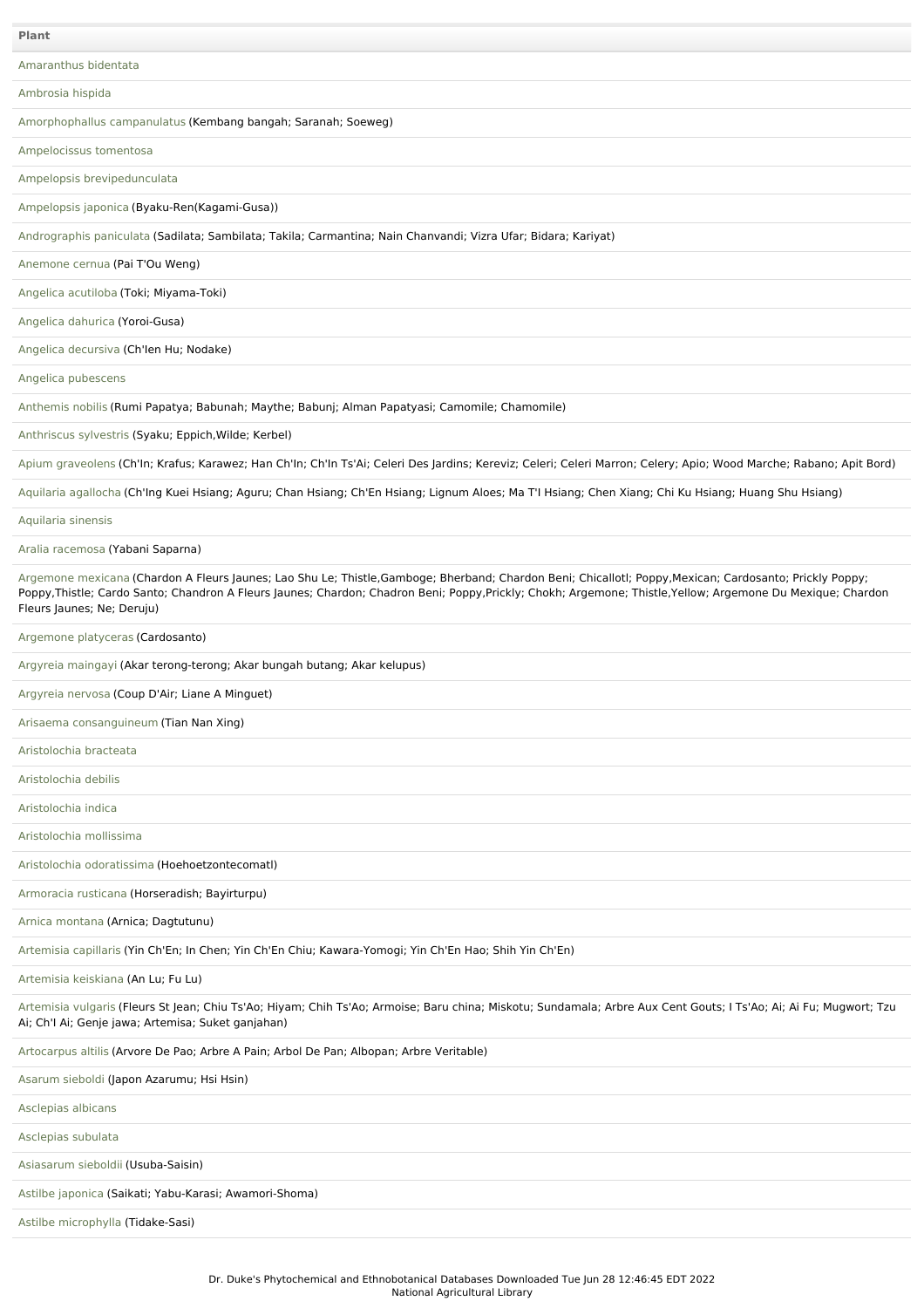| Plant                                                                                                                                                                                                                                                              |
|--------------------------------------------------------------------------------------------------------------------------------------------------------------------------------------------------------------------------------------------------------------------|
| Astilbe thunbergii (Toriasi-Shoma)                                                                                                                                                                                                                                 |
| Atropa acuminata                                                                                                                                                                                                                                                   |
| Atropa belladonna (Belladonna; Guzelavratotu; Belladonne; Waldnachtschatten; Nightshade,Deadly; Beradona; Nwar Boton; Belladone)                                                                                                                                   |
| Atropa mandragora? (Ya Pu Lu)                                                                                                                                                                                                                                      |
| Baileya multiradiata (Desert Baileya)                                                                                                                                                                                                                              |
| Bauhinia excisa                                                                                                                                                                                                                                                    |
| Bauhinia purpurea (Tapak kuda)                                                                                                                                                                                                                                     |
| Begonia evanstana                                                                                                                                                                                                                                                  |
| Benincasa hispida (Tung Kua; Shijar Abyadh Hindi; Pai Kua; Ti Chih; Tung Kua Tsu; Shui Chih; Hindistan Qabaghi)                                                                                                                                                    |
| Betula lenta (Tatli Husagaci)                                                                                                                                                                                                                                      |
| Biophytum sensitivum (Makahia; Sirhirput; Damon huya; Sikerpud; Daun kutjinggan; Inja payung)                                                                                                                                                                      |
| Blighia sapida (Aki; Akee; Arbre A Fricasser)                                                                                                                                                                                                                      |
| Boehmeria nivea (Ortie Blanche; Rami; Ramie; Ch'U Ma; Madame Parquet; Rami-rami)                                                                                                                                                                                   |
| Boerhaavia diffusa (Pega Pollo Cimarron; Toston; Liane Manger Cochon; L.; Punarnava; Pega Pollo; Manger Cochon)                                                                                                                                                    |
| Bombax ceiba                                                                                                                                                                                                                                                       |
| Borassus flabellifer (Pei Shu; Palmira Hurma Agaci)                                                                                                                                                                                                                |
| Borreria articularis (Rumput sumpu; Rumput setawar; Rumput susur; Gempur watu)                                                                                                                                                                                     |
| Brassica campestris (Abura-Na; Ma Chieh; Salgam; Chou)                                                                                                                                                                                                             |
| Brassica juncea (Sawi-sawi; Karasi-Na; Sesawi)                                                                                                                                                                                                                     |
| Brassica nigra (Khardal Aswad; Nware Mostaude; Kuro-Garasi; Siyah Hardal; Mustard; Ch'Ing Chieh; Qara Khardal; Mostaza Negra)                                                                                                                                      |
| Brickellia veronicaefolia                                                                                                                                                                                                                                          |
| Bridelia ferruginea                                                                                                                                                                                                                                                |
| Brucea amarissima                                                                                                                                                                                                                                                  |
| Brucea javanica (Sikalur; Lada barau; Embalau betina; Ya Dan Zi; Malur; Tambur bui; Melada pahit (Bitter pepper); Sarai pusur; Lada pahit (Bitter pepper); Dadih-<br>dadih; Hempedu beruang (Bear gall); Kwalot)                                                   |
| Bryonia alba (Bryonia; Seytansalgami)                                                                                                                                                                                                                              |
| Bryonopsis laciniosa                                                                                                                                                                                                                                               |
| Bryophyllum pinnatum (L'Ane Blanc; Ganti batang; Kerenchong; Higuey; Bruja; Z'Herbe Mal Tete; Loup Garou; Tope-Tope; Daun sejuk; Seringin; Loup-Garou;<br>Febrivier; Bunitiris; Feuilles Sorcier; Yerba Bruja; Suru bebek; Sedingin; Sanglou; Feuilles Loup-Garou) |
| Buddleja americana (Zayolizcan)                                                                                                                                                                                                                                    |
| Buddleja perfoliata                                                                                                                                                                                                                                                |
| <b>Bumelia laetevirens</b>                                                                                                                                                                                                                                         |
| Cadaba farinosa                                                                                                                                                                                                                                                    |
| Caesalpinia sepiaria (T'len Tou; Ma Tou; Yun Shih)                                                                                                                                                                                                                 |
| Calamus draco (Ch'l Lin Chieh; K'O Liu; Hsueh Chieh)                                                                                                                                                                                                               |
| Calamus ornatus (Rotan machap; Rotan manau kelesek; Rotan manau)                                                                                                                                                                                                   |
| Calanthe sp. (Sebueh)                                                                                                                                                                                                                                              |
| Callicarpa macrophylla                                                                                                                                                                                                                                             |
| Calocarpum sapota                                                                                                                                                                                                                                                  |
| Calotropis gigantea (Mudar Plant; Saduri; Kayu berduri; Khok; Mudar Pflanze; Biduri; Arbre A Soie; Kemengu; Remiga; Ushar; Arka; Rembega; Sidaguri; Widuri;<br>Algodon De Seda; Akanda)                                                                            |
| Caltha palustris (Sunergisi; Marsh Marigold; Marigold, Marsh)                                                                                                                                                                                                      |

Canavalia [ensiformis](file:///phytochem/ethnoPlants/show/1612) (Pois Maldioc; Jackbean; Jack Bean; Tao Tou)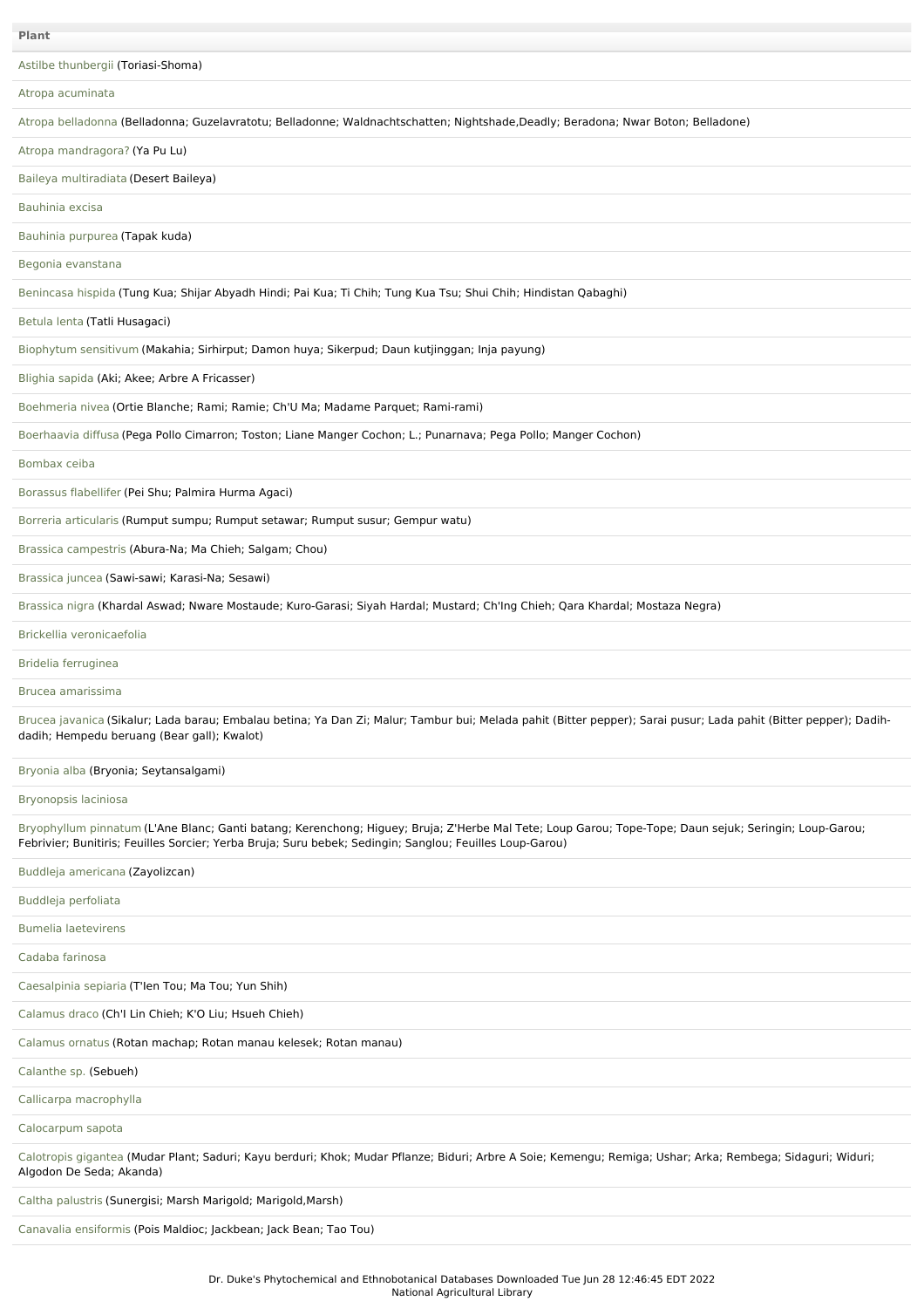[Cannabis](file:///phytochem/ethnoPlants/show/1190) sativa (Huo Ma; Huang Ma; Hemp,Indian; Hint Keneviri; Bangue; Hemp; Ganja; Ta Ma; Mariguana; Ma Fen; Canamo; Han Ma; Canamo Indio; Bhang; Qunnab; Ma Jen Chiu; Tchene; Kenevir)

Capparis [micracantha](file:///phytochem/ethnoPlants/show/1613) (Kledoeng; Kayu tujoh; Melada)

#### Capparis [zeylanica](file:///phytochem/ethnoPlants/show/2098)

[Cardiospermum](file:///phytochem/ethnoPlants/show/293) halicacabum (Badha; Kola Myetsi; Bonnet Carre; Pois Merveille; Uban kayu; Persil Batard; Pepare karung; Toffe-Toffe; Kokalende; Baloon Vine; Peria bulan; Ketipes; Pois De Merveille)

[Carduus](file:///phytochem/ethnoPlants/show/1245) crispus (Fei Lien)

Carica [papaya](file:///phytochem/ethnoPlants/show/149) (Kuntaia; Mapaza; Papaya; Papaye; Pawpaw Tree; Pawpaw; Fan Kua; Papaw; Papayer; Lechoso; Mu Kua; Wan Shou Kuo; Tinti; Kepaya; Kavunagaci; Betik petik; Chich Put; Lohong Si Phle; Gandul; Pepol; Kates; Katela gantung; Papailler)

[Carthamus](file:///phytochem/ethnoPlants/show/1395) tinctorius (Qurtum; Hung Lan Hua; Kesumba; E'Sfer; Yao Hua; Azafran; Beni-Bana; Habb Et Quirthim; Alazor; Hung Hua; Kasumba; Huang Lan)

Casearia [tomentosa](file:///phytochem/ethnoPlants/show/1614)

Cassia [emarginata](file:///phytochem/ethnoPlants/show/1615) (Bois Cabritte; Casse Marron; Bois Cabrite)

Cassia [occidentalis](file:///phytochem/ethnoPlants/show/152) (Tlalhoaxin; Kachang kota; Pois Piante; Wang Chiang Nan; Menting; Senting; Kasiah; Khiyar Shember; Shih Chueh Ming; Sinamekki)

# Cayratia [mollissima](file:///phytochem/ethnoPlants/show/11707)

Celastrus [paniculatus](file:///phytochem/ethnoPlants/show/1518)

[Celosia](file:///phytochem/ethnoPlants/show/34) cristata (Khoroz Ibigi; Djawer hajam; Boenga tali; Makhmar; Chi Kuan; Keito; Djawer kotok; Rebha mangsor; Urf Al Deek; Rara ajam)

[Cenchrus](file:///phytochem/ethnoPlants/show/1616) palmeri

[Centella](file:///phytochem/ethnoPlants/show/1139) asiatica (Pennywort,Marsh; Asya Sutasi; Pegaga; Brahmi)

[Chaenomeles](file:///phytochem/ethnoPlants/show/427) lagenaria

[Chaenomeles](file:///phytochem/ethnoPlants/show/1453) sinensis (Karin)

[Chelidonium](file:///phytochem/ethnoPlants/show/1248) majus (Kirlangicotu; Kusa-No-O; Otompui Kina; Kelta Ruoho; Kusanowo; Celandine; Svalert; Celidonia; Schelkraut)

[Chenopodium](file:///phytochem/ethnoPlants/show/874) ambrosioides (Paico; Semen Contra; Simon Contegras; Chenopode; Meksika Cayi; Pazote; Semin Contra; Apasote; L.; Feuilles A Vers; Herbe A Vers)

[Chiranthodendron](file:///phytochem/ethnoPlants/show/1617) pentadactylon

[Chloranthus](file:///phytochem/ethnoPlants/show/11708) glabra

[Chloranthus](file:///phytochem/ethnoPlants/show/1572) officinalis (Kerastoelang; Krastoelang; Krastoelamg; Moeni; Sembau; Manik)

[Chloroxylon](file:///phytochem/ethnoPlants/show/2976) swietenia (Yesil Odun)

[Chrysanthemum](file:///phytochem/ethnoPlants/show/296) morifolium (Kiku; Kan Chu Hua)

[Chrysophyllum](file:///phytochem/ethnoPlants/show/2978) cainito (Caimitier; Caimito; Caimite Des Jardins; Caimite)

[Cimicifuga](file:///phytochem/ethnoPlants/show/1618) americana

[Cimicifuga](file:///phytochem/ethnoPlants/show/3889) simplex (Sarasina-Shoma)

[Cinnamomum](file:///phytochem/ethnoPlants/show/36) camphora (Kusu-No-Ki; Chang; Kafur; Camphora)

[Cinnamomum](file:///phytochem/ethnoPlants/show/1619) mercadoi

[Cinnamomum](file:///phytochem/ethnoPlants/show/1620) sp

Cissus [intermedia](file:///phytochem/ethnoPlants/show/9780) (Bejuco Carito; Bejuco Aarito)

Cissus [sicyoides](file:///phytochem/ethnoPlants/show/1621) (Bejuco Caro; Bejuco De Parra; Liane Minguet; Herbe A Ulceres; Tripa De Zopilote; Feuille Cotaire; Liane Molle; Caro)

Citrus [aurantium](file:///phytochem/ethnoPlants/show/38) (Turunc; Hua Chu Hung; Kuang Chu; Orange; Bergamot; Coolie Orange; Orange Sure; Naranja De Babor; Oranger; Chin Ch'Iu; Z'Orange Sure; Naranjo Amargo; Naranja Agria; Ch'Eng)

Citrus [maxima](file:///phytochem/ethnoPlants/show/5260) (Limau bali; Jambua; Limau besar)

Citrus [reticulata](file:///phytochem/ethnoPlants/show/1622) (Tran Bi; Chu Sha Chu; Mandarine; Kan)

[Citrus](file:///phytochem/ethnoPlants/show/876) sp (Lemon)

[Clausena](file:///phytochem/ethnoPlants/show/610) anisata

Clematis [chinensis](file:///phytochem/ethnoPlants/show/429)

[Clerodendrum](file:///phytochem/ethnoPlants/show/612) bungei

[Clusia](file:///phytochem/ethnoPlants/show/1623) rosea (Figuier Maudit Marron; Figuier Maudit; Balsam Apple; Cupey; Copey; Resina De Copei; Bois Pale; Gros Figuier)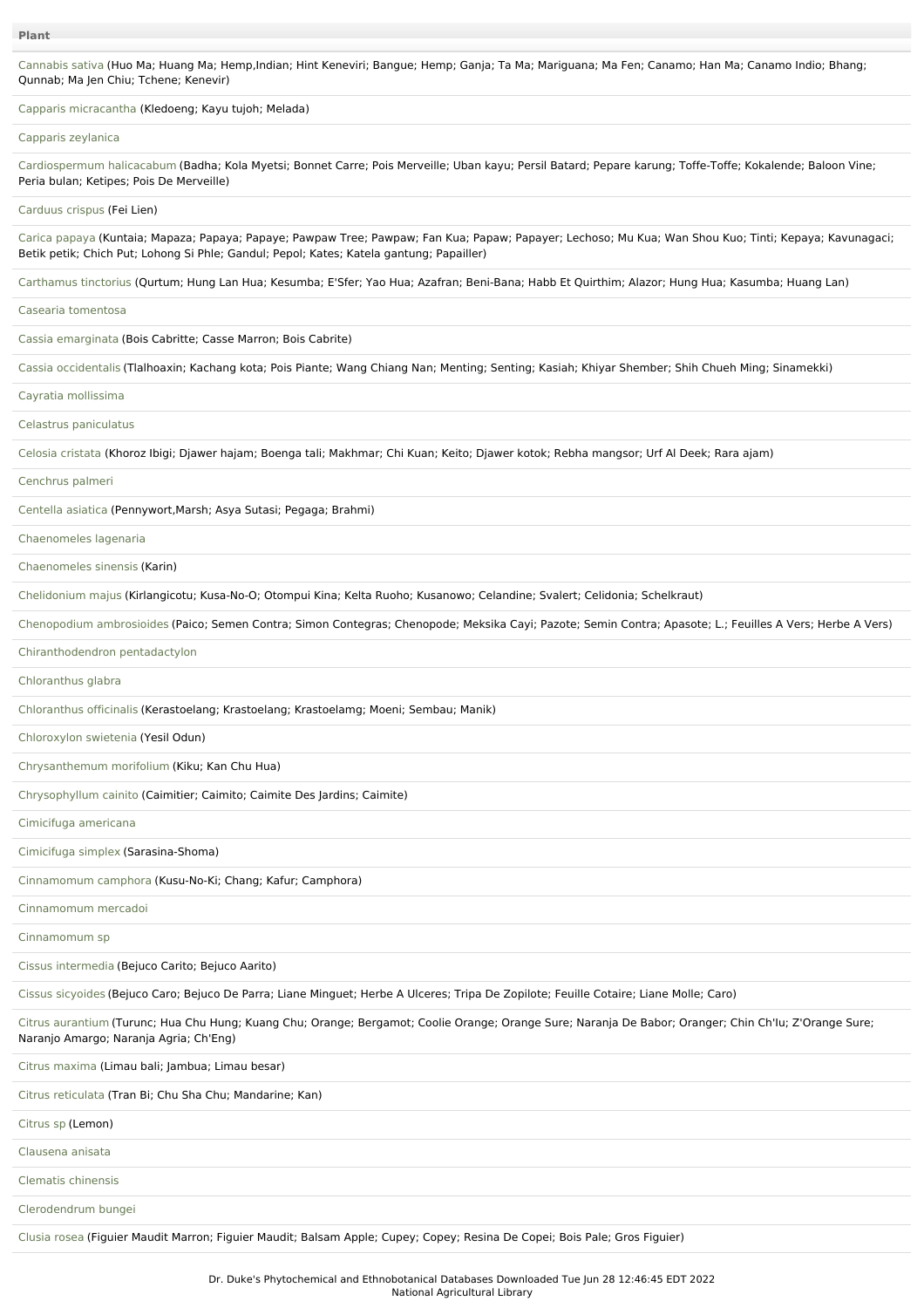Cnestis [ferruginea](file:///phytochem/ethnoPlants/show/158)

Cnidium [officinale](file:///phytochem/ethnoPlants/show/1624) (Senkyu)

[Cocculus](file:///phytochem/ethnoPlants/show/1144) trilobus (Ao-Tuzura-Huzi)

Coix [lacryma-job](file:///phytochem/ethnoPlants/show/300)i(Chieh Li; Job'S Tear; Tranengras; Larmes De Job; I Chu Tzu; Hato-Mugi; Yi Yi Ren; Hatomugi; Gavedhu; I I Jen; Chi Shih; Yokuinin; Lagrimas De San Pedro; Zyuzu-Dama; Graines Chapelet; T'U I Mi; Hui Hui Mi; I I Jen Chiu; Kan Mi; Gurlu)

## [Colchicum](file:///phytochem/ethnoPlants/show/1625) luteum

Coleus [amboinicus](file:///phytochem/ethnoPlants/show/1566) (Membangun; Bangun-bangun; Daun kuching; Nilam; Hati-hati; Oreille)

[Coleus](file:///phytochem/ethnoPlants/show/1626) blumei (Ati-ati; Hati-hati)

[Colocasia](file:///phytochem/ethnoPlants/show/160) esculenta (T'U Chih; Ocumo; Yu T'Ou; Sato-Imo; Yu)

## [Commiphora](file:///phytochem/ethnoPlants/show/2692) molmol

[Commiphora](file:///phytochem/ethnoPlants/show/1627) sp

[Conioselinum](file:///phytochem/ethnoPlants/show/620) univittatum (Fu Hsiung; T'Ai Hsiung; Ma Hsien Hsiung Ch'Iung; Hsi Hsiung; Ch'Uan Hsiung; Mi Wu; Chiao Nao Hsiung; Hsiang Kuo; Ching Hsiung)

Conium [maculatum](file:///phytochem/ethnoPlants/show/2306) (Baldiran; Cigue; Poison Hemlock; Sauvadge Feno; Cicuta; Doku-Ninzin; Hemlock,Poison; Bisbis Barry; Isojuuri; Cicutae Herba; Cowbane; Hemlock; Shawkaran)

### Cordia [boissieri](file:///phytochem/ethnoPlants/show/1628) (Nacahuita)

Cordia [subcordata](file:///phytochem/ethnoPlants/show/1629)

[Coriaria](file:///phytochem/ethnoPlants/show/1510) sinica

[Corydalis](file:///phytochem/ethnoPlants/show/622) ambigua (Ezo-Engosaku; Hsuan Hu So; Yen Hu So)

[Corydalis](file:///phytochem/ethnoPlants/show/1860) bulbosa

Corydalis [lineariloba](file:///phytochem/ethnoPlants/show/1630) (Yama-Engosaku)

[Corydalis](file:///phytochem/ethnoPlants/show/1631) nakai

[Corydalis](file:///phytochem/ethnoPlants/show/41) ternata

[Crescentia](file:///phytochem/ethnoPlants/show/166) cujete (Higuero; Calebasse Marron; Calebasse; Petite Calabasse Des Bois; Berenuk; Calebassier; Camasa; Calabash Tree; Callebasse Marronne; Guiro; Higuera; Jiguero; Higuero Galion; Tabu kayu)

Crinum [asiaticum](file:///phytochem/ethnoPlants/show/1632) (Lelie; Bawang hoetan; Cay Chuoi Moc; Bakung; Sookh Durson; Selendep; Bunga tembaga suasa; Melong; Bawang tembaga; Bakoh; Landap; Tapeusa; Bawang tanah; Bakong)

Crocus [sativus](file:///phytochem/ethnoPlants/show/167) (Sa Fa Ang; Po Fu Lan; Saffron; Azafran; Crocus; Kumkum; Koema-koema; Fan Hung Hua; Safran; Sahuran; Sa'Faran)

| Crotalaria calycina                                                                                                                                                                      |
|------------------------------------------------------------------------------------------------------------------------------------------------------------------------------------------|
| Croton flavens                                                                                                                                                                           |
| Croton morifolius (Palillo)                                                                                                                                                              |
| Cryptolepis buchanani                                                                                                                                                                    |
| Cucurbita sp                                                                                                                                                                             |
| Cupania americana (Bois De Santanier; Satanier)                                                                                                                                          |
| Curculigo brevipedunculata                                                                                                                                                               |
| Curcuma domestica (Safran De St Domingue; Ukon; Yu Chin; Olena; Haridra; Safran Du Pays; Safran Des Indes; Turmeric; Kurkuma Uzum; Safron Du Pays)                                       |
| Cuscuta europaea (Cinsaci)                                                                                                                                                               |
| Cuscuta sp. (Muju; Maja; Mamuju; Muju-muju; Jamuju)                                                                                                                                      |
| Cyclea hypoglauca                                                                                                                                                                        |
| Cydista aequinoctialis (Bejuco De Canasta; Bejuco Blanco)                                                                                                                                |
| Cymbopogon citratus (Sere mangat bi; Hoe moeke; Serai; Citronela; Limoncillo; Citronelle; Limonotu; Sere; Laoe wasiro; Tapisa-pisa; Eri makoe; Sereh makan<br>(Edible sereh); Salimbata) |
| Cymbopogon nardus (Citronnelle; Sereh wangi (Fragrant sereh); Seriwang; Hint Zumbulu)                                                                                                    |
| Cynanchum caudatum                                                                                                                                                                       |
| Cynoglossum officinale (Kopekdili; Lengua De Perro; Hound'S Tongue; Cinoglosa; Radix Cynoglossum)                                                                                        |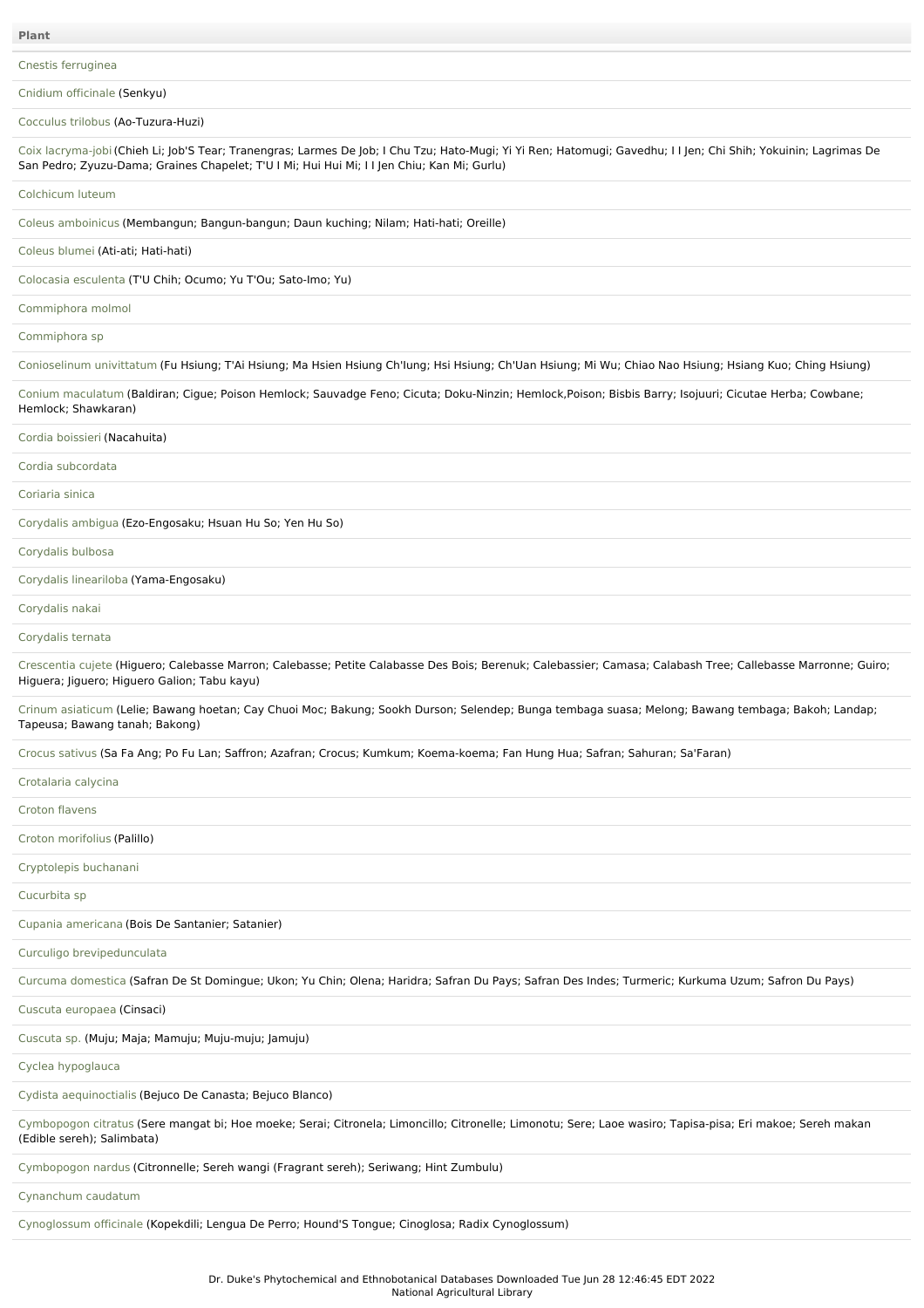[Cynometra](file:///phytochem/ethnoPlants/show/4625) americana (Courbaril)

Cyperus [esculentus](file:///phytochem/ethnoPlants/show/304) (Hsiang Fu Tzu; Teki; Juncia Avellanada; Rumput haliya hitam; Hsiang Fu)

Cyperus [rotundus](file:///phytochem/ethnoPlants/show/44) (Boeai; Muskezamin; Hama-Suge; Woeta; So Ts'Ao; Hsiang Fu Tzu; Hsiang Fu; Mota; So Ken Chiu; Musta; Mutha; Mustaka; Roekoet teki; Teki; Souchet; Tage-tage; Topalak)

[Cypripedium](file:///phytochem/ethnoPlants/show/630) calceolus (Zuhrecarigi)

[Dactyloctenium](file:///phytochem/ethnoPlants/show/1402) aegyptium

[Daphne](file:///phytochem/ethnoPlants/show/432) odora (Jui Hsiang; Shui Hsiang)

# [Datura](file:///phytochem/ethnoPlants/show/1641) alba (Man T'O Lo; Tyosen-Asagao)

Datura [inermis](file:///phytochem/ethnoPlants/show/1642) (Toge-Nasi-Yo-Shutyo)

[Datura](file:///phytochem/ethnoPlants/show/632) metel (Kidi Ganian; Kuchubong; Metel; Dhatoora; Tatula; Kachubang; Ke-Tyosen-Asagao; Kechubong puteh; Kechubong; L.; Gawz Mathil; Kechubong hitam)

# Datura [meteloides](file:///phytochem/ethnoPlants/show/2308) (Toloache; Amerika-Tyosen-Asagao; Nongue)

Datura [stramonium](file:///phytochem/ethnoPlants/show/497) (Doornappelkruid; Concombre Zombie; Opium Tropical; Estramoni; Cornicopio; Daturah; Nongue; Man T'O Lo; Gemeiner Stechapfel; Chamisco; Chamico; Figuiero Do Inferno; Estramonio; Pomme Poison; Cocombre Zombie; Stinkblaren; Nafeer; Cojon De Diablo; Stramoine; Tapate; Feng Ch'Ieh Erh; Buenas Tardes; Jimson; Galurt; Jimson\_Eed; Noce Del Diavolo; Floribunda; Pomme Epineuse; Jimsonweed)

| Delphinium consolida (Hezaren)                                                                              |
|-------------------------------------------------------------------------------------------------------------|
| Delphinium zalil (Sari Hezaren)                                                                             |
| Dendropemon emarginatus                                                                                     |
| Dendropemon purpureus                                                                                       |
| Derris cebuensis                                                                                            |
| Desmodium canum                                                                                             |
| Desmodium caudatum                                                                                          |
| Dianella javanica (Sia-sia)                                                                                 |
| Dichroa febrifuga (Tataroeman; Gigil; Ca'Ang Shan; Zyozan-Azisai)                                           |
| Didymopanax morototoni (Bois Canot; Aralie Grandes Feuilles; Bois A Trembler; Bois Trembler; Palo De Sable) |
| Didymopanax tremulus (Bois D'Anjou; Le Tremble; Bois Trembler; Palo De Viento; Aralie Grandes Feuilles)     |
| Dioscorea tokoro (Oni-Dokoro)                                                                               |
| Dioscorea villosa (Yabani Hindelmasi)                                                                       |
| Diospyros kaki (Shih; Kaki; Pai Shih; Hung Shih; Juan Tsao; Kasemek)                                        |
| Dipsacus asper (Chieh Ku; Hsii Tuan)                                                                        |
| Dischidia gaudichaudii (Pitis-pitis kechil)                                                                 |
| Dorstenia contrajerva (Contrayerba)                                                                         |
| Dracaena congesta (Lenjuang; Jenjuang; Juang-juang; Senjuang)                                               |
| Dracaena porteri (Lenjuanjuang; Jenjuang; Senjuang; Juang-juang)                                            |
| Drosera peltata                                                                                             |
| Drymonia spectabilis                                                                                        |
| Drynaria fortunei                                                                                           |
| Dryobalanops camphora                                                                                       |
| Ehretia navesii                                                                                             |
| Elaeis guineensis (Yaghurmasi; Zos Cro-Cro; Oilpalm)                                                        |
| Eleocharis plantaginea                                                                                      |
| Enallagma latifolia (Calebasse Zombi; Calebasse Marron; Bache Marron; Guira Cimarrona)                      |
| Entandrophragma cylindricum                                                                                 |
| Ephedra equisetina (Kodati-Mao)                                                                             |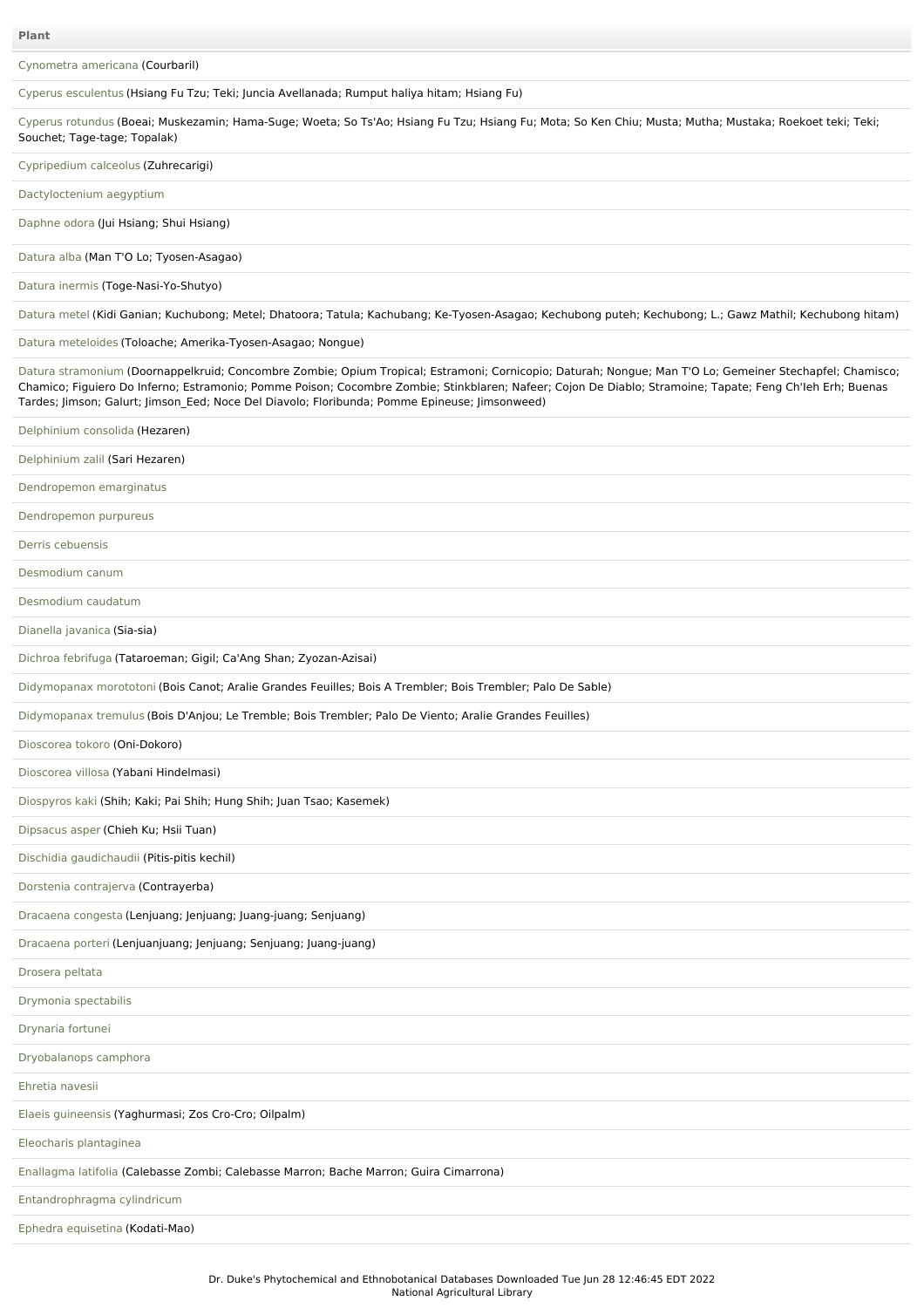**Plant**

Ephedra [intermedia](file:///phytochem/ethnoPlants/show/1063)

[Ephedra](file:///phytochem/ethnoPlants/show/2331) sinica (Ma Huang; Sima-Mao)

[Epimedium](file:///phytochem/ethnoPlants/show/1657) sagittatum (Hsien Ling P'I; Hozaki-No-Ikari-So; Yin Yang Huo; Hozakino-Ikari-So)

[Equisetum](file:///phytochem/ethnoPlants/show/1115) arvense (Equiseto Menor; Cola De Caballo; Thanab Al Khail; Vara De Oro; Prele; Wen Ching; Atkuyrugu; Chieh Hsu Ts'Ao; Kilkah Asb; At Quyroughi; Sugina; Horsetail)

[Eranthis](file:///phytochem/ethnoPlants/show/1570) keiskii (Lei Wan Ts'Ao; T'Ien K'Uei; T'U K'Uei)

Erechtites [hieracifolia](file:///phytochem/ethnoPlants/show/1268) (Letron; Cote Soleil; Broomweed; Pilewort; Lechuguilla; Fireweed; Mares Tail)

[Eriocaulon](file:///phytochem/ethnoPlants/show/1658) sp (Ku Ching Ts'Ao)

[Erismanthus](file:///phytochem/ethnoPlants/show/412) obliqua (Kasip keledup; Murai batu)

[Ervatamia](file:///phytochem/ethnoPlants/show/5261) coronaria (Manda kaki; Susun kelapa; Bunga susu (Milk flower); Kembang mantega; Kembang susu; Susok ayam (Cock's spur); Grape Jasmine; Ubat sentak)

[Ervatamia](file:///phytochem/ethnoPlants/show/1659) orientalis

Ervatamia [sphaerocarpa](file:///phytochem/ethnoPlants/show/9468) (Bokeu-bokeu)

[Eryngium](file:///phytochem/ethnoPlants/show/1660) foetidum (Cilantro; Coulante; Chardon Etoile Puant; Cilantro Sabanero; Culantrico; Coulantre; Culantro; Panicaut Fetide; Ketumbar jawa)

Erythrina [variegata](file:///phytochem/ethnoPlants/show/313) (Le Maurepas; Dedap; Chengkering (Abscess); Chengkering; Arbor Maurepasia; Petaqueros; Baton De Sorcier)

[Erythrophleum](file:///phytochem/ethnoPlants/show/1661) suaveolens (Ordealbean)

[Erythroxylum](file:///phytochem/ethnoPlants/show/1538) coca (Koka; Cocaine)

[Eschscholzia](file:///phytochem/ethnoPlants/show/1458) californica (Khishkhash Kalifornia; Kaliforniya Hashasi)

[Eucalyptus](file:///phytochem/ethnoPlants/show/1662) globosus (Eucalyptus)

[Eucalyptus](file:///phytochem/ethnoPlants/show/2105) globulus (Eucalipto; Eucalypt; Eucalyptus; Okaliptus)

## [Eucalyptus](file:///phytochem/ethnoPlants/show/437) sp (Eucalipto)

Euodia [solomonensis](file:///phytochem/ethnoPlants/show/646)

[Euonymus](file:///phytochem/ethnoPlants/show/1460) alatus (Nisikigi)

Euonymus [atropurpureus](file:///phytochem/ethnoPlants/show/1663) (Burning Bush; Eastern Wahoo)

Euonymus [sieboldianus](file:///phytochem/ethnoPlants/show/1664) (Mayumi)

Euonymus [thunbergianus](file:///phytochem/ethnoPlants/show/3029) (Ch'A Yeh Shu; Wei Mao; Ssu Leng Shu; Kou Ku; Shen Chien; Kuei Chien)

Eupatorium [cannabinum](file:///phytochem/ethnoPlants/show/1269) (Linwe Di Tchet; Eupatorio; Koyunpitragi; Hindheal; Khad Al Bint)

Eupatorium [hemipteropodum](file:///phytochem/ethnoPlants/show/1665)

[Eupatorium](file:///phytochem/ethnoPlants/show/1666) perfoliatum (Thoroughwort; Eupatorio; Indian Sage; Bonesset; Wasserdost; Eupatoire Perfoliee; Tse Lan; Waterdost; Hempweed)

[Eupatorium](file:///phytochem/ethnoPlants/show/1667) sp (Tse Lan; Marmaquilla; Ti Sun)

[Eupatorium](file:///phytochem/ethnoPlants/show/5967) villosum

Euphorbia [antiquorum](file:///phytochem/ethnoPlants/show/1498) (Wolfsmilch Der Alten; Sehadid Kalli; Duluk; Tidhara; Triangular Spurge; Snuhi; Sudu-sudu; Vajrakanata; Euphorbe Des Anciens; Euforbia; Sudu Sudu)

[Euphorbia](file:///phytochem/ethnoPlants/show/649) hirta (Kukon-kukon; Pempe; Kelusan; Ara tamah; Gelang susu; Patikan; Milkweed; Asthma Herb; Gendong anak; Ngonderamango)

| Euphorbia petrina                      |
|----------------------------------------|
| Euphorbia pulcherrima (Poinsettia)     |
| Euphorbia sieboldiana (Kan Sui)        |
| Evodia lepta                           |
| Evodia officinalis (Hon-Goshu)         |
| Evodia rutaecarpa (Goshu; Wu Chu Yu)   |
| Fagara zanthoxyloides                  |
| Fagopyrum cymosum (Turu-Dokudami)      |
| Fagraea berteriana (Kaunomori; Argook) |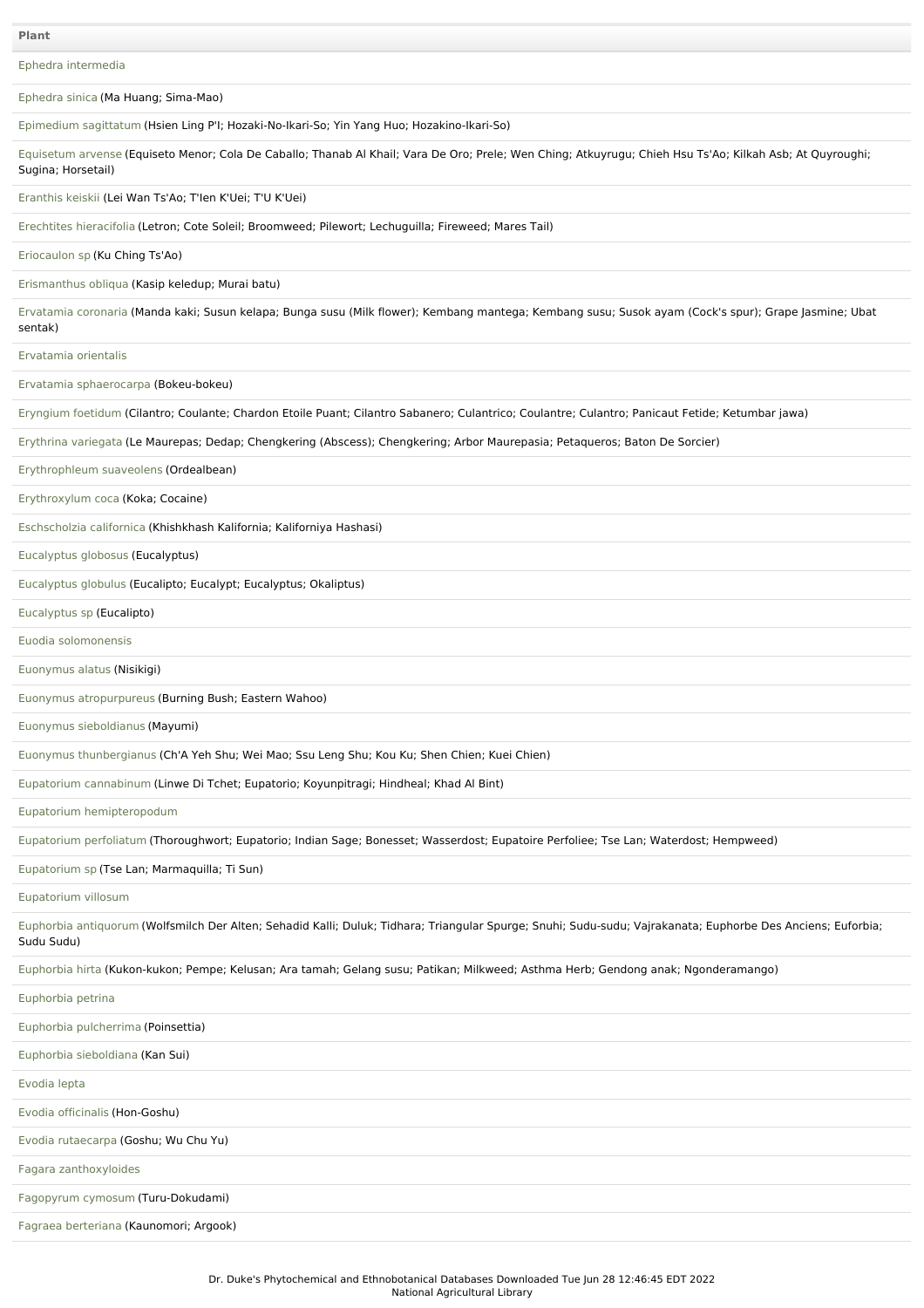|  |  |  | Fagraea racemosa (Kahawa hutan (Woodland coffee); Mengkudu badak (Rhinoceros); Setebal; Lida rusah (Deer's tongue); Sepuleh (The restorer)) |  |
|--|--|--|---------------------------------------------------------------------------------------------------------------------------------------------|--|
|  |  |  |                                                                                                                                             |  |
|  |  |  |                                                                                                                                             |  |
|  |  |  |                                                                                                                                             |  |

Ferula [assa-foetida](file:///phytochem/ethnoPlants/show/2310) (Seytantersi; Silphion)

Ficus [benghalensis](file:///phytochem/ethnoPlants/show/318) (Bengal Inciri Agaci)

Ficus [nymphaeaefolia](file:///phytochem/ethnoPlants/show/1672)

Ficus [pumila](file:///phytochem/ethnoPlants/show/1673) (Kuei Man T'Ou; Pi Li; Sop; Mu Man T'Ou; Mu Lien)

[Flemingia](file:///phytochem/ethnoPlants/show/1674) bracteata

Flemingia [strobilifera](file:///phytochem/ethnoPlants/show/1675) (Serengan; Apa-apa kebo; Gatak)

[Foeniculum](file:///phytochem/ethnoPlants/show/55) vulgare (Shih Lo; Comino; Adas pedas; Hsiao Hui Hsiang; Raziyane; Shamar; Tzu Mo; Fennel; Finocchio Forte; Anis Vert; Uikyo; Ama-Uikyo; Hinojo; Shbint; L'Anis; Adas landi; Rezene; La Nuit; Tzu Mu Lo; Anis; Adas londa; Hui Hsiang Chiu; Karasu-Uikyo; Kaneer Razbana)

[Friesodielsia](file:///phytochem/ethnoPlants/show/1743) latifolia (Lengkian; Larak kuching)

Fumaria [parviflora](file:///phytochem/ethnoPlants/show/1676) (Shaterag)

[Fumaria](file:///phytochem/ethnoPlants/show/1677) vaillantii

Funkia [subcordata](file:///phytochem/ethnoPlants/show/1678) (Yu Tsan)

[Galium](file:///phytochem/ethnoPlants/show/323) gracile

Garcinia [oligophlebia](file:///phytochem/ethnoPlants/show/1679)

Gaultheria [cumingiana](file:///phytochem/ethnoPlants/show/439)

[Gelsemium](file:///phytochem/ethnoPlants/show/1680) elegans (Kou Wen; Lan Ch'Ang Ts'Ao; Hu Wan Ch'Iang; Tuan Ch'Ang Ts'Ao; Ta Ch'A Yeh T'Eng; Liman; Tu Ken)

Gelsemium [sempervirens](file:///phytochem/ethnoPlants/show/907) (Carolina Jessamine; Yellow Jessamine; Jasmine,Yellow; Sariyasemin)

[Gelsemium](file:///phytochem/ethnoPlants/show/1681) sp (Tuan Chziang; Hu Wang Ch'Iang; Kou Wen)

Geranium [viscosissimum](file:///phytochem/ethnoPlants/show/1682)

Geum [dryadoides](file:///phytochem/ethnoPlants/show/2022) (She Han; She Hsien; Lung Hsien)

Geum [urbanum](file:///phytochem/ethnoPlants/show/1094) (Hashishat Al Mubarek; Benedicte; Cariofilada; Meryemotu; Seiyo-Daikon-So)

Glechoma [hederacea](file:///phytochem/ethnoPlants/show/441) (Kakidosi; Kaki-Doosi; Groundivy; Hiedra Terrestre; Yer Sarmasigi)

Gleditsia [triacanthos](file:///phytochem/ethnoPlants/show/1683) (Espinheiro Da Virginia; Fevier D'Amerique; Acacia Negra)

Glehnia [littoralis](file:///phytochem/ethnoPlants/show/1684) (Hama-Bohu)

[Gloriosa](file:///phytochem/ethnoPlants/show/182) superba (Dorng Dueng; Superba Del Malabar; Langalika; Kalihari; Turk'S Cap; Buch Nak Hindi; Malabarische Methonika; Glory Lily; Ulatchandral; Kembang Djonggrang; Lirio De Malabar; Superbe De Malabar)

[Glycine](file:///phytochem/ethnoPlants/show/183) max (Tou Fu; Ta Tou; Ta Tou Huang Chuen; Shih Tou; Jung Shu; Soybean; Soya Fasulyasi; Ta Tou Shih; Shu; Tou Yu; Huang Tou; Tou Huang; Shih Yu; Chiang; Hei Tou; Jen Shu; Chiang Yu)

[Glycyrrhiza](file:///phytochem/ethnoPlants/show/1277) echinata (Kuo Lao; Adipsos; Mi Kan; Mei Ts'Ao)

[Glycyrrhiza](file:///phytochem/ethnoPlants/show/1033) glabra (Regaliz; Gan Cao; Kan T'Sao; Licorice; Sus Maikik; Iriqsus; Mi Ts'Ao; Madhuka; Liquirita; Meyankoku; Kan Ts'Ao)

[Glycyrrhiza](file:///phytochem/ethnoPlants/show/4204) sp

[Gmelina](file:///phytochem/ethnoPlants/show/1501) arborea (Gambhari)

Gnaphalium [polycephalum](file:///phytochem/ethnoPlants/show/1685) (Yun Ts'Ao)

[Gonocaryum](file:///phytochem/ethnoPlants/show/11237) gracile (Miq.)

Grangea [maderaspatana](file:///phytochem/ethnoPlants/show/511)

[Grewia](file:///phytochem/ethnoPlants/show/1686) tenax

[Guaiacum](file:///phytochem/ethnoPlants/show/1280) officinale (Guaiacum; Gaiac Franc; Lignum Vitae; Gaiac Officinel; Guayak Agaci; Bois Saint; Gaiac)

[Guioa](file:///phytochem/ethnoPlants/show/11710) sp

[Haematoxylum](file:///phytochem/ethnoPlants/show/1687) campechianum (Kampes Agaci; Bois Campeche; Logwood; Palo De Campeche; Campeche; Campechier)

[Hamamelis](file:///phytochem/ethnoPlants/show/443) virginiana (Hamamelis; Carpe; Amerika-Mansaku; Chin Lu Mei; Pistachier Noir; Witch Hazel; Virginische Toverhazelaar; Virginischer Zauberstrauch; Trilopo)

Hedyotis [herbacea](file:///phytochem/ethnoPlants/show/1688)

Hedyotis [philippensis](file:///phytochem/ethnoPlants/show/1689) (Ubat sampu puchat (Anemia med.; Bunga kakarang (Syphilis flowe)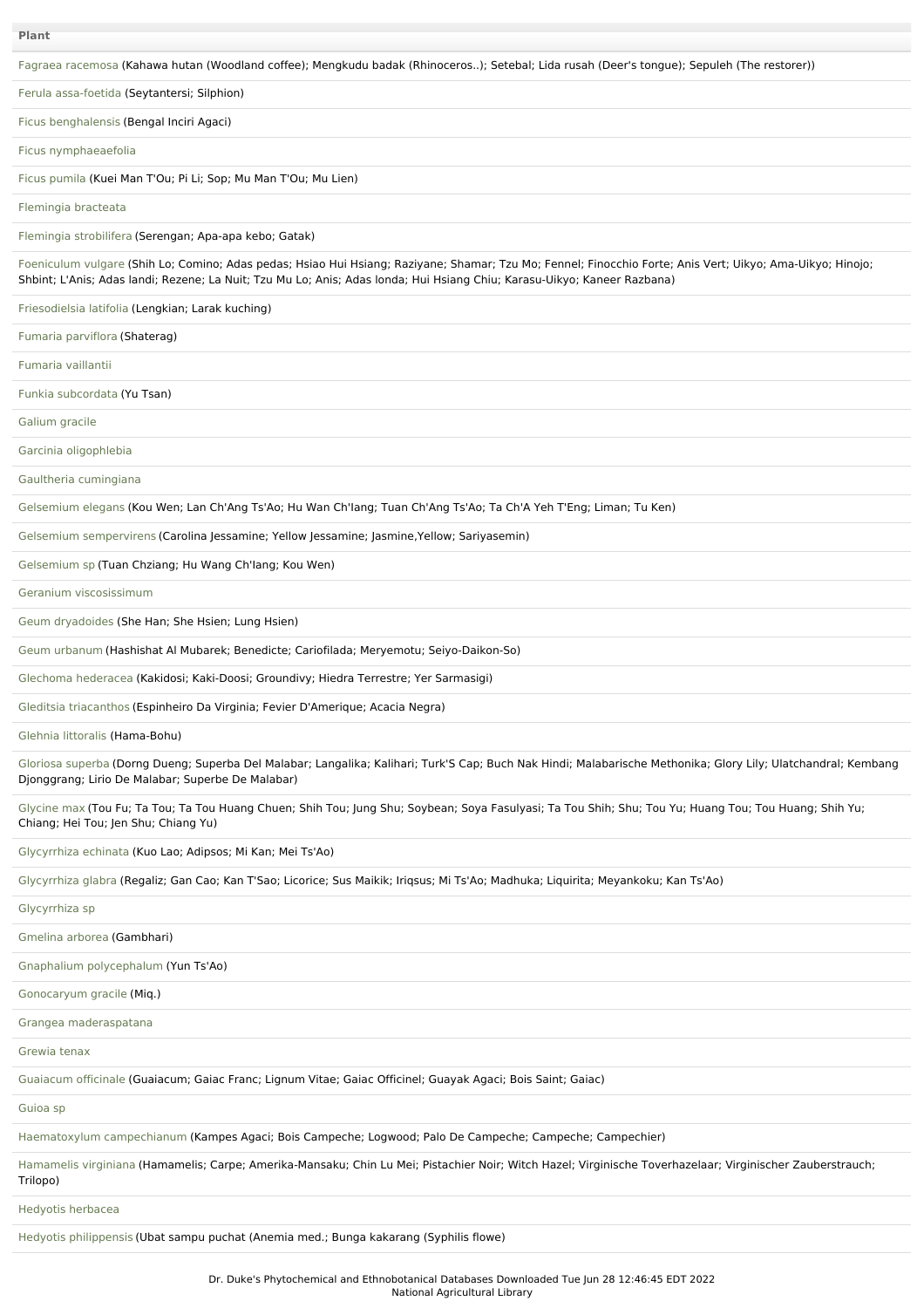[Hedyotis](file:///phytochem/ethnoPlants/show/11246) pinifolia (Rumput biring (Ophthalmia med.)

## [Helenium](file:///phytochem/ethnoPlants/show/918) hoopesii

[Helianthus](file:///phytochem/ethnoPlants/show/1071) annuus (Fleur Soleil; Girasol; Flor De Sol; Guna Baqan; Gundondu; Tournesol; Helianthe; Gula Barbaroza; Fleurs Soleil; A'Bbad Al Shams; A'In Ash Shams; Ward Ash Shams; Aycicegi; Himawari) [Heliotropium](file:///phytochem/ethnoPlants/show/189) indicum (Uler-uleran; Herbe A Verrues; Crete De Coq; Moco De Pavo; Ti-Jeannite; Herbe A Cataractes; Herbe A Malingres; Crete Coq; Verbena Cimarrona; Crete Coq D'Inde; Hathi Sundhane; Rumput oleh (Sleep-induc. gras; Cadillo; Crete-Coq; Crete Simple; Rabo De Alacran) [Heliotropium](file:///phytochem/ethnoPlants/show/1690) strigosum [Helminthostachys](file:///phytochem/ethnoPlants/show/1691) zeylanica (Jelai; Akar paku; Manon; Sajor manis; Pakis kaler; Pakis urang; Akar tunjok lanit; Cheker ayam) [Hemerocallis](file:///phytochem/ethnoPlants/show/6216) fulva (Hsuan; Chin Chen Ts'Ai; Lu Ts'Ung; Yabu-Kanzo; Hsuan Ts'Ao; I Nan; Sina-Kanzo; Wang Yu; Huang Hua Ts'Ai) [Hepatica](file:///phytochem/ethnoPlants/show/1553) sp (Chu T'Ien P'I; Yang T'Ien P'I; Ti I) [Heracleum](file:///phytochem/ethnoPlants/show/556) lanatum (Parsnip,Cow) [Heracleum](file:///phytochem/ethnoPlants/show/2814) maximum

Hibiscus [cannabinus](file:///phytochem/ethnoPlants/show/2395) (Jeljel)

Hibiscus [mutabilis](file:///phytochem/ethnoPlants/show/328) (Waru landak; Mu Fu Jung; Mu Fu Jung Yeh; Botan; Fu Rong Ye; Ti Fu Jung; Changing Rose; Chiu K'Uei)

Hibiscus [rosa-sinensis](file:///phytochem/ethnoPlants/show/190) (Woro-wari; Cin Gulu; Fu Sang; Ch'Ih Chin; Khatmah Siniyah; Shoe-Black; Bussoge; Bunga raya (Big flower); Feuilles Choublak; Chu Chin; Rose Of China; China Rose; Gumamela; Cayena; Ru Sang; Jih Chi)

[Hierochloe](file:///phytochem/ethnoPlants/show/5004) odorata (Pai Mao Hsiang)

[Hoslundia](file:///phytochem/ethnoPlants/show/3554) opposita

[Houttuynia](file:///phytochem/ethnoPlants/show/330) cordata (Chu Ts'Ai; Yu Hsing Ts'Ao; Doku-Dami; Yu Xing Cao; Zyuyaku; Dokudami; Ch'I)

[Hoya](file:///phytochem/ethnoPlants/show/1692) sp

[Humulus](file:///phytochem/ethnoPlants/show/1483) lupulus (Lupulin; Omerotu; Oubion; Lupulo; Serbetciotu; Hoppu; Hops)

Hura [crepitans](file:///phytochem/ethnoPlants/show/1693) (Sandbox Tree; Javilla; Arbre Au Diable; Jarilla; Jabilla; Sablier)

[Hymenoclea](file:///phytochem/ethnoPlants/show/1694) salsola

[Hyoscyamus](file:///phytochem/ethnoPlants/show/1695) albus (Banj; White Henbane; Beleno Negro; Giusquiamo Bianco; Hisquiamus; Meimendro Branco; Beleno Blanco; Wit Bilzenkruid; Jusquiame Blanche; Weisses Bilsenkraut)

[Hyoscyamus](file:///phytochem/ethnoPlants/show/1696) muticus (Kohibung; Egyptian Henbane; Egyptisch Bilzenkruid; Jusquiame D'Egypt; Agyptisches Bilsenkraut)

[Hyoscyamus](file:///phytochem/ethnoPlants/show/1125) niger (Giusguiamo; Henbane,Black; Altercum; Banj Barry; Sukran; Hiyosu; Hunabra-So; Black Henbane; Henbane; Banotu; Jusquiame)

Hypericum [perforatum](file:///phytochem/ethnoPlants/show/191) (Hiperico; Binbirdelikotu; St John'Swort)

[Hypericum](file:///phytochem/ethnoPlants/show/3555) sampsonii

[Hyptis](file:///phytochem/ethnoPlants/show/514) albida

Hyptis [pectinata](file:///phytochem/ethnoPlants/show/1697)

Ilex [cornuta](file:///phytochem/ethnoPlants/show/192) (Chio Tz'U Ch'A; Mao Erh T'Zu; Kou Ku; Lao Hu Tz'U; Lao Shu Tz'U)

[Illicium](file:///phytochem/ethnoPlants/show/1698) verum (Yildizanasonu; Pa Chio Yu; Pa Chio Hui Hsiang; Bunga lawan; Po Hui Hsiang)

[Impatiens](file:///phytochem/ethnoPlants/show/1699) biflora (Jewelweed)

Indigofera [suffruticosa](file:///phytochem/ethnoPlants/show/444) (Anil; Azulejo; Digot Sauvage; Digot; Azul De Hoja)

[Indigofera](file:///phytochem/ethnoPlants/show/1042) tinctoria (Civitagaci; Tien Hua; Nilini; Lan Mien; Ch'Ing Ko Fen; Mu Lan; Indigo; Ch'Ing Tai; Ta Ch'Ing; Lan Ts'Ao)

Inula [cappa](file:///phytochem/ethnoPlants/show/445)

Ipomoea [murucoides](file:///phytochem/ethnoPlants/show/1700)

Ipomoea [pes-caprae](file:///phytochem/ethnoPlants/show/3068) (Goat'S Foot; Batatilla; Liseron Pied-De-Chevre; Liane Manger Cochon; Batata pantai; Daun katang; Tapak kuda (Horse footprint); Patate Lan Mer; Patate Marron; Katang-katang)

[Ipomoea](file:///phytochem/ethnoPlants/show/63) pilosa

Ipomoea [quamoclit](file:///phytochem/ethnoPlants/show/1701) (Estrella Del Sol; Cambustera; Cheveux De Venus)

Iris [foetidissima](file:///phytochem/ethnoPlants/show/1702) (Fena Kokulu Kuzgun Kilici; Iris; Gladon; Lirio Hediondo)

Ixora [coccinea](file:///phytochem/ethnoPlants/show/680)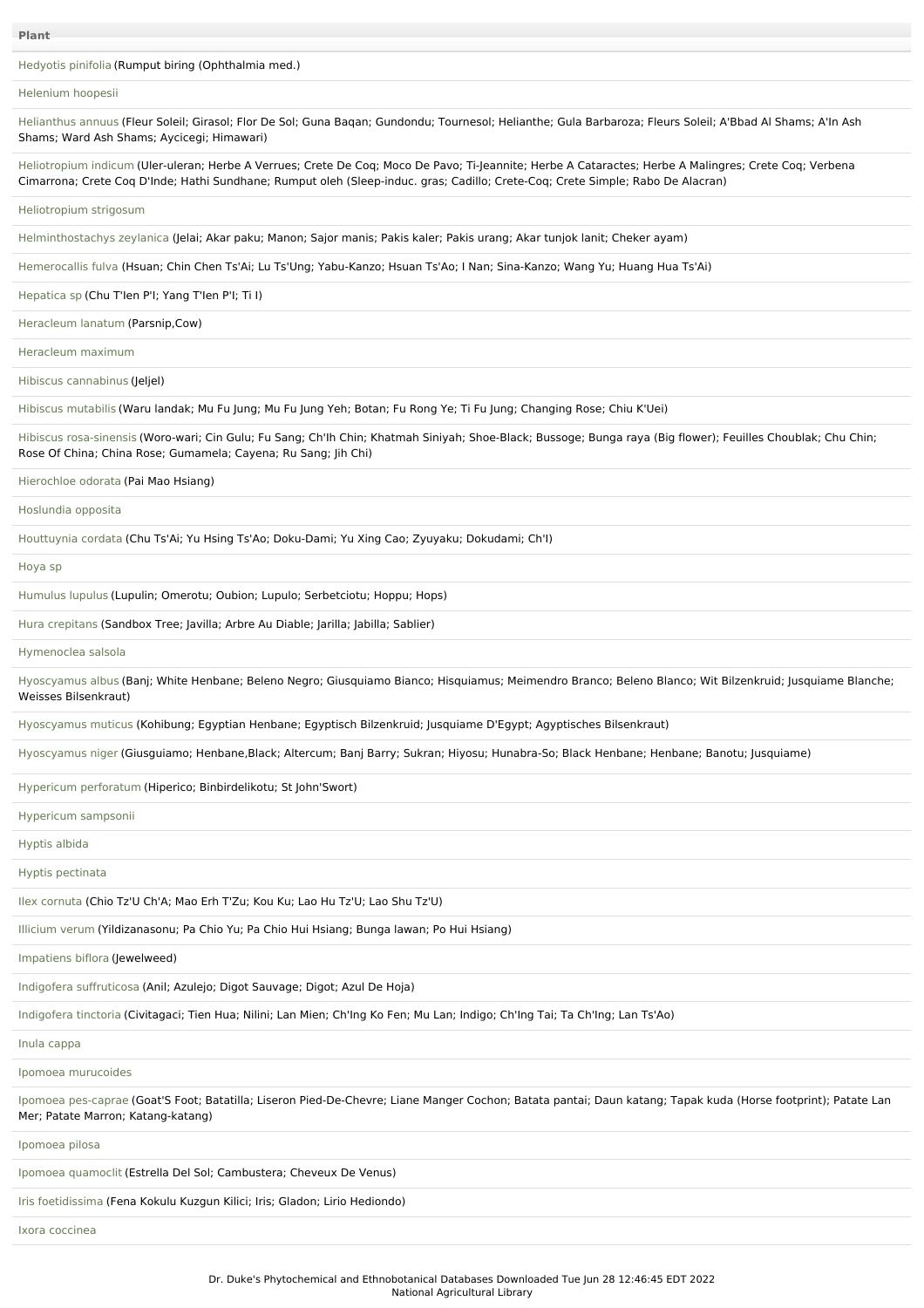[Jacobinia](file:///phytochem/ethnoPlants/show/1703) spicigera

Jasminum [lanceolarium](file:///phytochem/ethnoPlants/show/64)

[Jasminum](file:///phytochem/ethnoPlants/show/65) officinale (Yeh Hsi Ming; Yasamin; Yeh Hsi Mi; Yasemin; Jessamine; So Hsing)

[Jasminum](file:///phytochem/ethnoPlants/show/685) sambac (Sambac; Full; Mo Li; Rasqi; Melati; Melor)

[Jatropha](file:///phytochem/ethnoPlants/show/193) curcas (Medicinier Beni; Pinon De La India; Physic Nut; Jarak budeg; Pinon; Jarak; Tuba; Jarak belanda; Nanyo-Aburagi; Feuilles Medecinier; Grand Medicinier; Purging Nut)

[Juglans](file:///phytochem/ethnoPlants/show/446) regia (Jawiz; Ch'Iang T'Ao; Hu T'Ao; Qoz; Hei T'Ao; Joz; Ceviz Agaci; Hu Tao; Nogal; Guz)

Juniperus [scopulorum](file:///phytochem/ethnoPlants/show/1704)

Justicia [gendarussa](file:///phytochem/ethnoPlants/show/516) (Ch'In Chiao)

Justicia [procumbens](file:///phytochem/ethnoPlants/show/447) (Chio Chuang; Ch'Ih Yen Lao Mu Ts'Ao)

Kadsura [cauliflora](file:///phytochem/ethnoPlants/show/1705) (Belebar; Mendoelai; Wera areuj; Belewar)

Kadsura [peltigera](file:///phytochem/ethnoPlants/show/5388)

[Knema](file:///phytochem/ethnoPlants/show/1706) sp

[Krameria](file:///phytochem/ethnoPlants/show/197) ixina

Kydia [calycina](file:///phytochem/ethnoPlants/show/1707)

[Lactuca](file:///phytochem/ethnoPlants/show/1484) sativa (Laitue Alimentaire; Wo Chu Tzu; Abu; Kahu; Chicoree Des Jardins; Khass; Laitue Pour Tisane; Lettuce; Marul; Laitue; Tzu Chu; Wo Chu; Lechuga)

[Lactuca](file:///phytochem/ethnoPlants/show/1708) virosa (Lechuga Silvestre; Zehirli Marul; Rakutu-Karyumu-So)

[Lagerstroemia](file:///phytochem/ethnoPlants/show/69) speciosa (Bongor raya; Sebogok)

Larix [laricina](file:///phytochem/ethnoPlants/show/1709)

Larrea [divaricata](file:///phytochem/ethnoPlants/show/71)

Lasia [spinosa](file:///phytochem/ethnoPlants/show/5092) (Nyambing; Geli-geli; Gegeli; Gali-gali; Sampi)

[Ledebouriella](file:///phytochem/ethnoPlants/show/693) seseloides

Leea [aequata](file:///phytochem/ethnoPlants/show/2291) (Girang)

Leea [guineensis](file:///phytochem/ethnoPlants/show/1710)

Leea [indica](file:///phytochem/ethnoPlants/show/695) (Gurula; Girang; Tumboh daun bukit; Burulla)

Leea [macrophylla](file:///phytochem/ethnoPlants/show/1711)

[Lepidium](file:///phytochem/ethnoPlants/show/936) sativum (Mastuerzo; Teretura; Cress; Rshad; Taratiza; Adi Suterisi; Cresson Alenois; Crusson D'Jardin)

Leucaena [leucocephala](file:///phytochem/ethnoPlants/show/4638) (Graines De Lin; Lino Criollo; Wild Tamarind; Koa Haole)

[Ligusticum](file:///phytochem/ethnoPlants/show/699) wallichii

Lindera [caudata](file:///phytochem/ethnoPlants/show/1713)

Lindernia [veronicaefolia](file:///phytochem/ethnoPlants/show/26)

Linum [usitatissimum](file:///phytochem/ethnoPlants/show/1714) (Lin; Kahtan; Keten; Flax; Linseed; Chih Ma; Linaza; Hu Ma; Kittan; Kettan; Ama; Lino)

Lippia [nodiflora](file:///phytochem/ethnoPlants/show/1045) (Bulaiha; Berbin Jeddawi)

[Liquidambar](file:///phytochem/ethnoPlants/show/1715) formosana (Feng Jen; Feng Hsiang Chih; Feng; Feng Tzu Kuei; Pai Chiao Hsiang)

Litchi [chinensis](file:///phytochem/ethnoPlants/show/940) (Li Chih Ho; Li Chih; Quenepe Chinois; Litchi; Li Chi Tzu; Reisi)

[Lithospermum](file:///phytochem/ethnoPlants/show/1716) officinale (Tzu Tan; Taskesenotu; Ya Hsien Ts'Ao; Common Gromwell; Tzu Ts'Ao; Murasaki; Ti Hsueh; Habb Al Qalb; Mijo De Sol)

Litsea [luzonica](file:///phytochem/ethnoPlants/show/1717)

Litsea [monopetala](file:///phytochem/ethnoPlants/show/1718)

Litsea [polyantha](file:///phytochem/ethnoPlants/show/942)

Lolium [temulentum](file:///phytochem/ethnoPlants/show/1719) (Rwaita; Wenwort; Darnel; Delice; Zizana)

[Lophophora](file:///phytochem/ethnoPlants/show/449) williamsii (Peyote; Peytote; Ubatama)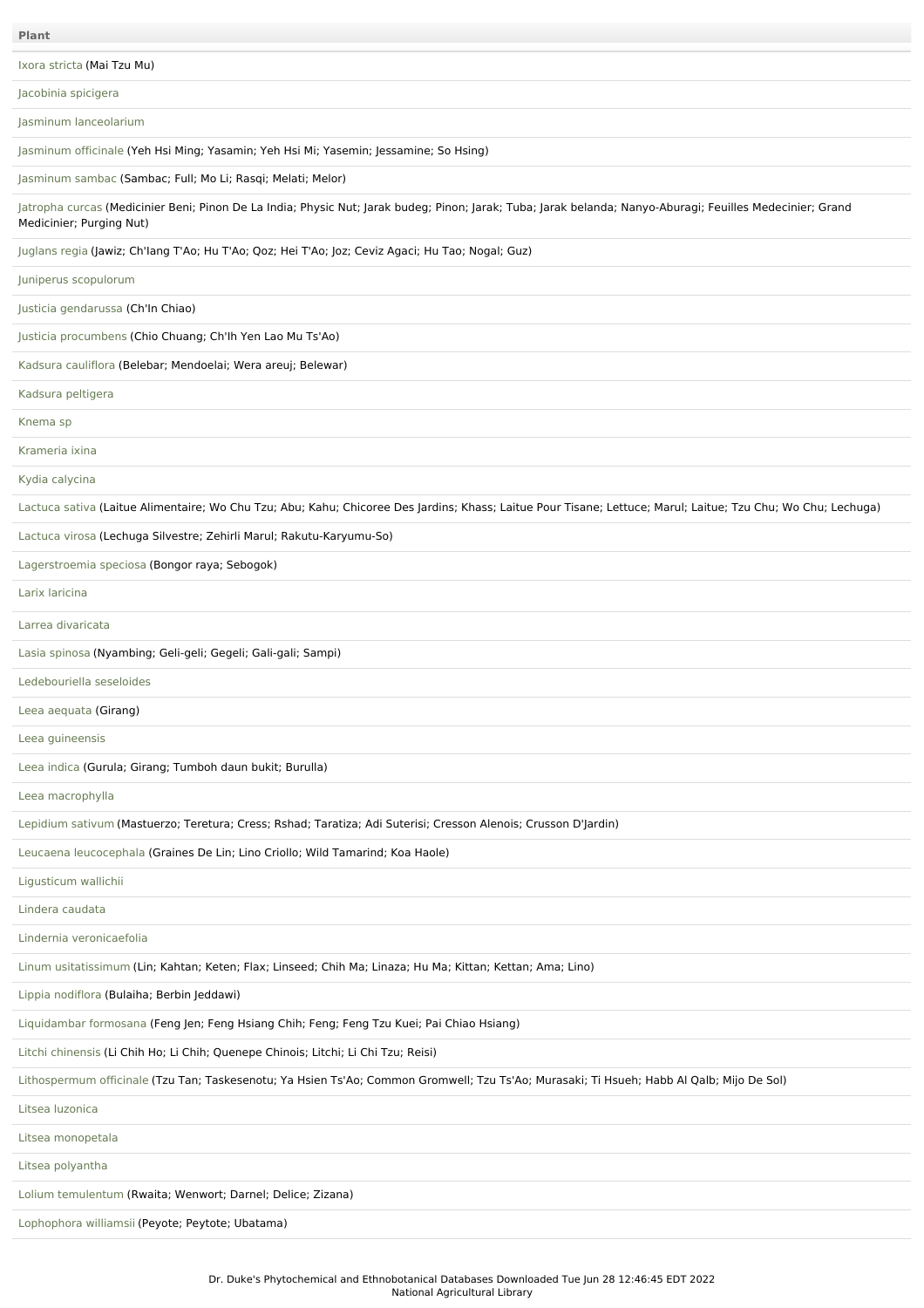[Loranthus](file:///phytochem/ethnoPlants/show/1720) yadoriki (Sang Chi Sheng)

Luffa [acutangula](file:///phytochem/ethnoPlants/show/1046) (Leef; Serviette Des Pauvres; Servilleta Del Pobre; Muneco; Oyong; Petola sanding; Kdulifka; Ketola; Liane Torchon; Torchon; Kachur; Esponja)

Lychnis [grandiflora](file:///phytochem/ethnoPlants/show/1721) (Chien Hung Sha; Chien Ch'Un Lo)

[Lycopodium](file:///phytochem/ethnoPlants/show/1722) cernuum (L.; Rumput serani (Portuguese gras; Rumput kenarus; Daoen rairai; Paku serani (Portuguese fern); Sarang baganding)

Lysimachia [paridiformis](file:///phytochem/ethnoPlants/show/944)

[Madhuca](file:///phytochem/ethnoPlants/show/1723) indica (Madhuka)

Magnolia [denudata](file:///phytochem/ethnoPlants/show/1724) (Haku-Mokuren)

[Magnolia](file:///phytochem/ethnoPlants/show/1725) kobus (Kobusi; Kobus Magnolia)

[Magnolia](file:///phytochem/ethnoPlants/show/711) liliflora (Mokuren(Si-Mokuren); Xin Yi)

[Magnolia](file:///phytochem/ethnoPlants/show/1726) obovata (Mu Lan)

[Magnolia](file:///phytochem/ethnoPlants/show/1727) salicifolia (Tamusi-Ba)

[Magnolia](file:///phytochem/ethnoPlants/show/712) stellata (Side-Kobusi)

[Mahonia](file:///phytochem/ethnoPlants/show/1728) bealei

Matricaria [chamomilla](file:///phytochem/ethnoPlants/show/521) (Bayboon; Papatya; Babunnej; Camomile; Kami-Ture; Manzanilla; Amerale; Chamomile; Manzanilla Dulce)

[Matricaria](file:///phytochem/ethnoPlants/show/1049) indica (K'U I; Yeh Chu Hua; Ch'Uan Lien Tzu)

[Medicago](file:///phytochem/ethnoPlants/show/2701) sativa (Jatt; Alfalfa; Sai Pi Li Ka; Yonja; Mielga; Mu Su; Kaba Yonca)

Melia [azedarach](file:///phytochem/ethnoPlants/show/203) (Lila; Lilas; Sendan; K'U Lien; To-Sendan; Arbol Enano; Lien; Tak; Zanzalakht; Pazienza; Violeta; Lilayo; Sen Shu; Gemeiner Zedarachbaum; Alilaila; Fleurs Lilas; Faux Sycomore; Sibahbah; Amargoseira; Tasbih Aghaji; Chin Ling Tzu; Chinaberry; Paraiso; Piment D'Eau)

[Melia](file:///phytochem/ethnoPlants/show/7161) dubia (Malasuna; Mindi gere)

Melia [toosendan](file:///phytochem/ethnoPlants/show/77)

[Melilotus](file:///phytochem/ethnoPlants/show/1729) arvensis (Hsun Ts'Ao; Ling Ling Hsiang)

[Melilotus](file:///phytochem/ethnoPlants/show/1730) officinalis (Kokulu Yonca; Nifal; Iklil El Malik; Meliloto; Hindigug; Mirliro; Seiyo-Ebira-Hagi; Yellow Sweetclover)

Melissa [officinalis](file:///phytochem/ethnoPlants/show/715) (Common Balm; Kovanutu; Seiyo-Yama-Hakka; Lemonbalm; Tronjan; Hashishat Al Nahil; Toronjil; Ogulotu; Cytria)

Melochia [corchorifolia](file:///phytochem/ethnoPlants/show/78) (Bunga padang (Meadow flower); Bayam rusa (Deer spinach); Limah ketam; Lemak ketam (Crab fat); Pulit-pulit; Lemak kepiting (Crab fat))

Mentha [longifolia](file:///phytochem/ethnoPlants/show/2222) (Horsemint; Na'Na'; Yabani Nane)

[Mentha](file:///phytochem/ethnoPlants/show/716) piperita (Peppermint; Menta; Nane; Mentha Montana; Menthe)

[Metrosideros](file:///phytochem/ethnoPlants/show/1731) albiflora

Michelia [champaca](file:///phytochem/ethnoPlants/show/1310) (Champak; Champaca; Surabhi; Champac; Ampac; Chepaka; Kantil; Champaga; Chen Po; Petjari; Chempaka; Pechari; Lochari; Bongas Jampacca; Schampakka)

[Microglossa](file:///phytochem/ethnoPlants/show/717) pyrifolia

[Micromelum](file:///phytochem/ethnoPlants/show/1732) hirsutum (Senagug; Daun cherek; Secherek; Cherek-cherek; Chememar; Chemama)

[Micromeria](file:///phytochem/ethnoPlants/show/8096) brownei

Millettia [zechiana](file:///phytochem/ethnoPlants/show/1733)

Mimosa [malacocentra](file:///phytochem/ethnoPlants/show/1734)

[Mimusops](file:///phytochem/ethnoPlants/show/3108) elengi (Pokok tanjong; Pekola batu; Pomme D'Adami; Brazilian Milktree; Mimuscope; Kun; Kuhbaum Von Para; Kekula; Bunga tanjong (Headland flower; Elengi; Tanjung)

[Mitragyna](file:///phytochem/ethnoPlants/show/1735) stipulosa (African Linden; Abura)

[Mnesithea](file:///phytochem/ethnoPlants/show/3301) laevis

Momordica [cochinchinensis](file:///phytochem/ethnoPlants/show/349) (Mu Pie Tzu; Mu Hsieh; Turu-Reisi; Mu Bie Zi; Fan Muh Pu; Mu Pieh Tzu; Teruah)

[Morinda](file:///phytochem/ethnoPlants/show/1098) citrifolia (Pache; Mekudu; Mengkudu besar; Kudu; Mengkudu; Douleur; Pina De Puerco; Kemudu; Bois Douleur; Bengkudu; Fromagier)

[Morinda](file:///phytochem/ethnoPlants/show/2034) royoc (Safran De St Domingue; Estologe; Safran; Safran Du Pays)

[Morinda](file:///phytochem/ethnoPlants/show/722) sp

Mucuna [pruriens](file:///phytochem/ethnoPlants/show/1506) (Rarawejah; Fagiolo Di Rio Negro; Juckbohne; Swagupta; Pois A Gratter; Pois Gratte; Pien Tou; T'Ao Hung King; Jeukerwt; Fogarate; Kekara gatel)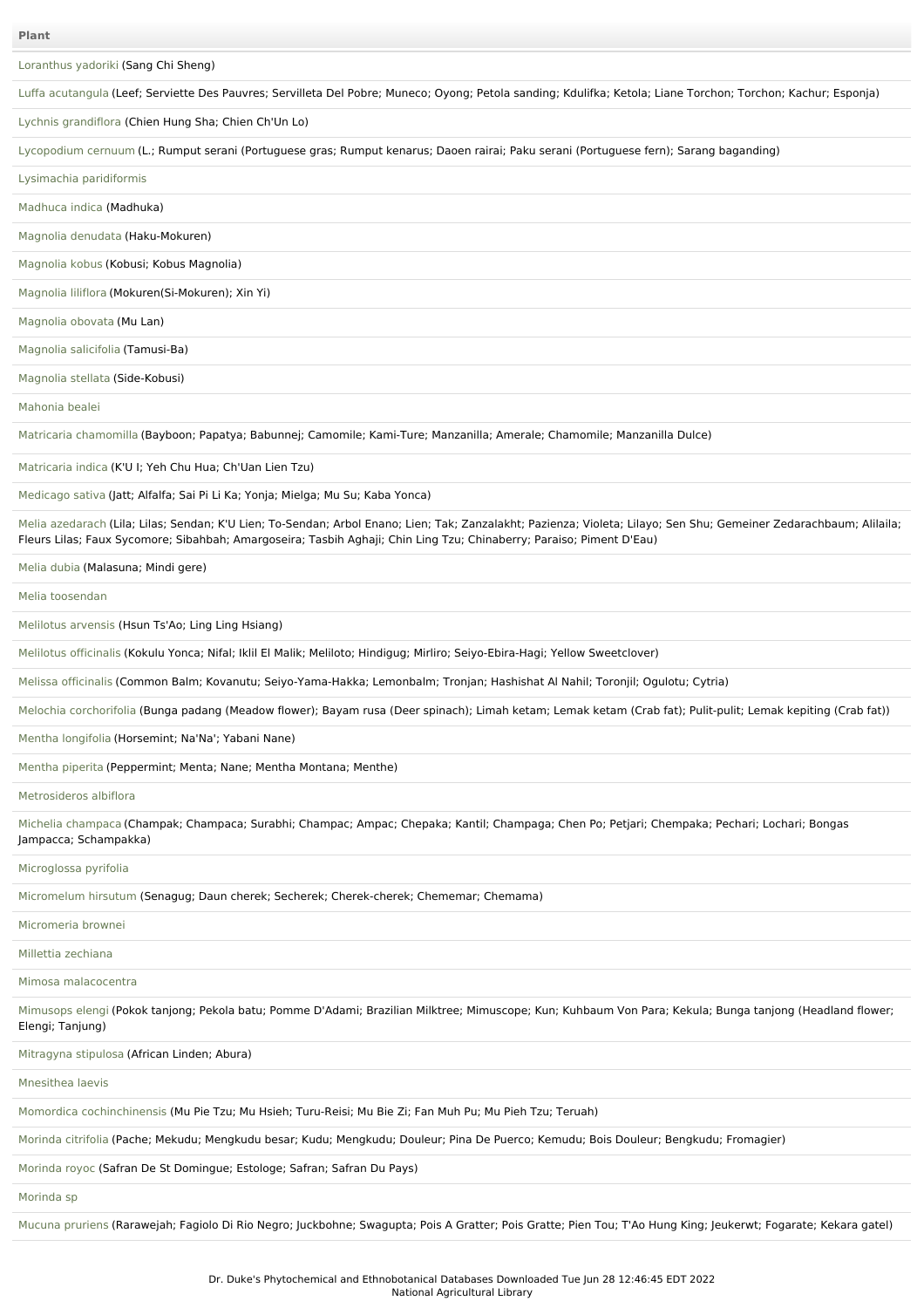# [Murraya](file:///phytochem/ethnoPlants/show/1736) koenigii

| Musa paradisiaca (Chi Tzu Chiao; Plantain; Horse Banana; Kan Chiao; Fo Shou Chiao; Niu Ju Chiao; Chiao Yu; Bananeira De S Tome; Cambur; Mei Jen Chiao; Banane<br>Corne; Tan P'Ing Chiao; Moz; Ya Chiao; Rulo; Banane Grosse Botte; Banana; Platano; Figue; Shui Chiao; Bananier; Pan Chiao) |
|---------------------------------------------------------------------------------------------------------------------------------------------------------------------------------------------------------------------------------------------------------------------------------------------|
| Myristica fragrans (Jou Tou Hua; Jou Kou Hua; Jou Kuo; Nux Moschata; Mace; Nutmeg; Kembang pala diluar; Muscade; Buah pala; Noix De Muscade; Jou Tou K'Ou;<br>Nuez Moscada; Notenmuskaatboom; Kucuk Hindistancevizi Ag)                                                                     |
| Myristica malabarica                                                                                                                                                                                                                                                                        |
| Myristica sp                                                                                                                                                                                                                                                                                |
| Myrrhis odorata (Roomse Kervel; Finocchiella; Perifolio; Myrrh; Cerfeuil Musque; Holy Grass; Spanische Sussdolde; Sweet Cicely; Spansk Korvel)                                                                                                                                              |
| Nauclea latifolia                                                                                                                                                                                                                                                                           |
| Nepeta glechoma (Chi Hsueh Ts'Ao; Ti Ch'len Ts'Ao; Lien Ch'len Ts'Ao; Hu Po Ho)                                                                                                                                                                                                             |
| Newbouldia laevis (Osensenama)                                                                                                                                                                                                                                                              |
| Nicotiana glauca (Tree Tobacco)                                                                                                                                                                                                                                                             |
| Nicotiana tabacum (Tabac Mannoque; Yen Ken; Herbe A La Reine; Yu Ts'Ao; Tobacco; Tutun; Tan Pa Ku; Jen Ts'Ao; Tabaco; Nicoziana; Yen Ts'Ao; Tanigh; Tabigh;<br>Tabac; Toubac)                                                                                                               |
| Nothosmyrnium japonicum (Kasamoti; Kao Pen)                                                                                                                                                                                                                                                 |
| Nuphar polysepalum                                                                                                                                                                                                                                                                          |
| Nymphaea odorata (Kokulu Nilufer; Pondlily, White)                                                                                                                                                                                                                                          |
| Ochna squarrosa                                                                                                                                                                                                                                                                             |
| Ochrosia oppositifolia (Oopas Laki-Laki; Songga Langit)                                                                                                                                                                                                                                     |
| Ocimum basilicum (Selaseh; Ai K'Ang; Chiu Ts'Eng T'A; Lo Le; Hsiang Ts'Ai; Selaseh hitam; Selaseh jantan; Me-Boki; Feslegen; Selasih; Basil; Raihan Al Malik;<br>Basilic; Basilicon; Albahaca; Raihana; Chahchabram; I Tzu Ts'Ao; Rainan)                                                   |
| Ocimum gratissimum (Atiayo; Fombasin; Folle Basin; Grand Fombasin; Selaseh jambi; Basilic Grandes Feuilles; Basilic A Petites Fleurs; Vriadhatulasi; Ramtulsi)                                                                                                                              |
| Ocimum micranthum (Atiyayo; Albahaca)                                                                                                                                                                                                                                                       |
| Oldenlandia diffusa (Bunga chakar ayam)                                                                                                                                                                                                                                                     |
| Oplopanax horridum                                                                                                                                                                                                                                                                          |
| Orchidantha longiflora (Lobak hutan; Lebok hutan)                                                                                                                                                                                                                                           |
| Origanum vulgare (Adi Mercankosk; Oregano De Espana; Oregano; Pot Marjoram; Marjolaine; Raihana Kiwilka; Raihan Jabaili; Marjoram, Wild)                                                                                                                                                    |
| Orthodon fordu                                                                                                                                                                                                                                                                              |
| Pachyrhizus erosus (Yambean; Hoewihiris; Auyey; Sengkuwang; Bengkowang)                                                                                                                                                                                                                     |
| Paederia foetida (Daun kentut; Nu Ch'Ing; Kasembukan; Akar sekentut; Ch'Iao Piao; Kesimbukan)                                                                                                                                                                                               |
| Paederia scandens                                                                                                                                                                                                                                                                           |
| Paeonia albiflora (Syakuyaku; Bai Shao; Shao Yao; Chin Shao Yao)                                                                                                                                                                                                                            |
| Paeonia japonica (Yama-Syakuyaku)                                                                                                                                                                                                                                                           |
| Paeonia moutan (Mou Tan; Botan; Pai Liang Chin; Dang Pi; Hua Wang; Tan Ken; Tan Hsu)                                                                                                                                                                                                        |
| Paeonia suffruticosa (Dang Pi; Botan)                                                                                                                                                                                                                                                       |
| Paliurus ramosissimus (Pai Chi)                                                                                                                                                                                                                                                             |
| Panax ginseng (Shen Lu; Ren Shen; Shen Ts'Ao; Jen Shen Chiu; Jen Shen; Otane-Ninzin)                                                                                                                                                                                                        |
| Panax pseudoginseng                                                                                                                                                                                                                                                                         |
| Pancratium declinatum (Pancrais Des Antilles; Oignon De Lis; Lirio De Playa; Lirio; Fleurs De Lis; Pancratier Blanc)                                                                                                                                                                        |
| Pandanus odoratissimus (Kadhi; Kavondi; Screw Pine; Baquois)                                                                                                                                                                                                                                |
| Panicum repens (Rumput jae-jae)                                                                                                                                                                                                                                                             |
| Papaver nudicaule (Iceland Poppy)                                                                                                                                                                                                                                                           |
| Papaver orientale (Oni-Gesi)                                                                                                                                                                                                                                                                |

[Papaver](file:///phytochem/ethnoPlants/show/1557) rhoeas (Pavot Rouge; Khash Khash; Coquelot; Gelincik; Poppy; Amapola; Bon Garaoune; Poppy,Corn; Li Ch'Un Ts'Ao; Hina-Gesi; Pavot)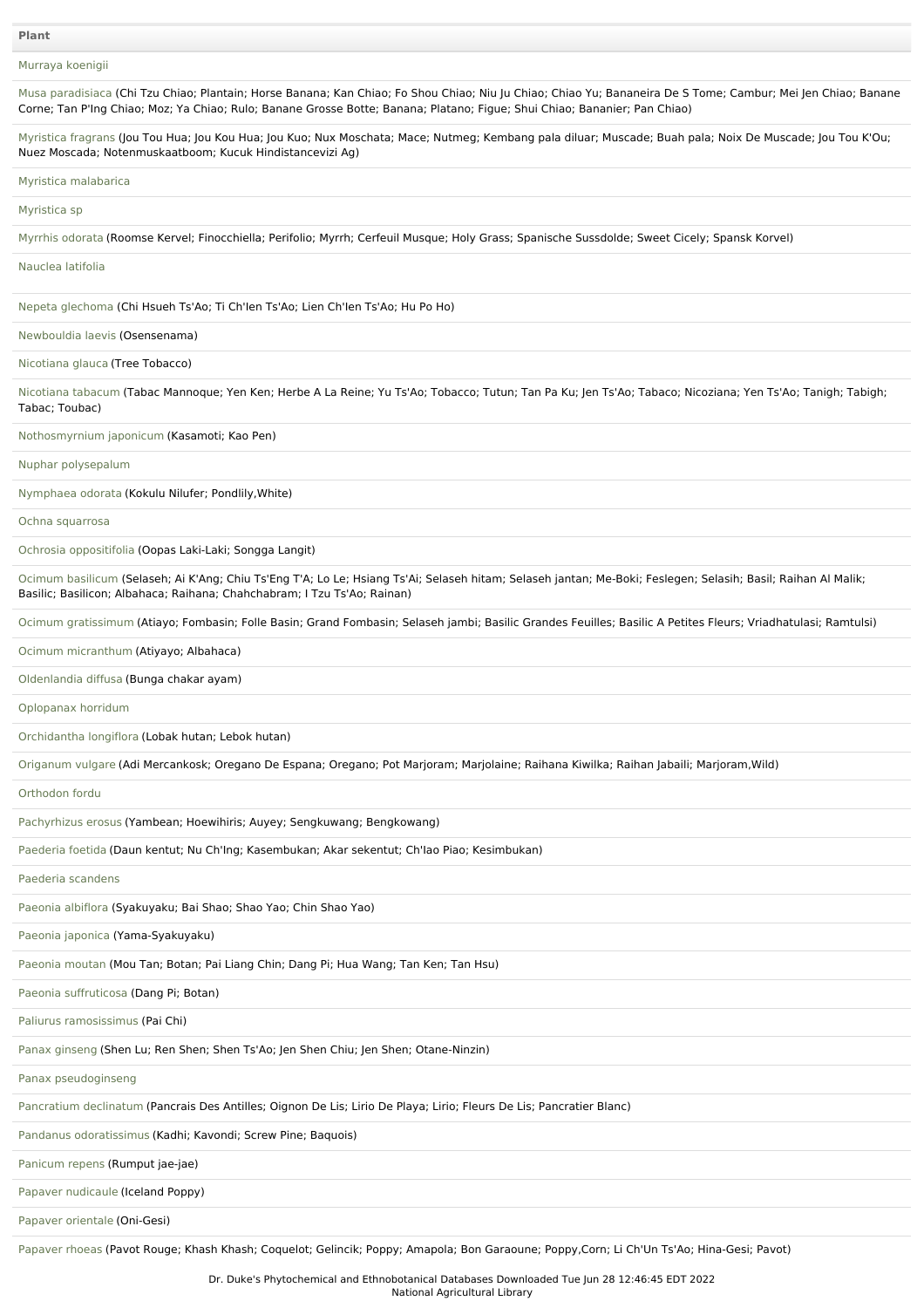| Papaver somniferum (Kheshkhash Abu Al Noum; Chandu; Tengkoh; Hashas; Gelinjik; Yu Mi; Opium; Poppy,Opium; Poppy; O Fang; O Fu Jung; Adormidera; Opium<br>Poppy; Ya P'len; Madat; O P'len; Adormidero) |
|-------------------------------------------------------------------------------------------------------------------------------------------------------------------------------------------------------|
| Parabarium micranthus                                                                                                                                                                                 |
| Passiflora rubra (Bois Couleuvre; Ti Calecon; Liane Couleuvre)                                                                                                                                        |
| Patrinia scabiosaefolia (Pai Chiang; Ominaesi)                                                                                                                                                        |
| Paullinia pinnata (Bejuco De Tres Filos; Bejuco Costilla; Liane Carree)                                                                                                                               |
| Pectis sp                                                                                                                                                                                             |
| Peganum harmala (Harmelraute; Rahshca; Harmine; Gamarza; Syrian Rue; Harmal; Steppenraute; Armel; Harmal Shrub; Hurmal; Alharma; Ozallaik; Rue, Wild;<br>Ispand)                                      |
| Pelecyphora aselliformis (Peyotillo)                                                                                                                                                                  |
| Pellacalyx sp                                                                                                                                                                                         |
| Peltophorum pterocarpum (Kayu timor; Batai)                                                                                                                                                           |
| Peperomia pellucida (Suruhan; Ketumpangan ayer; Renren; Rangu-rangu; Sladanan)                                                                                                                        |
| Perilla frutescens (Pai Su; Tsu Su; Kuei Jen)                                                                                                                                                         |
| Peucedanum praeruptorum                                                                                                                                                                               |
| Peumus boldus (Boldo)                                                                                                                                                                                 |
| Phaeanthus ebracteolatus                                                                                                                                                                              |
| Phaleria acuminata?                                                                                                                                                                                   |
| Philodendron laciniatum (Folha De Arubu)                                                                                                                                                              |
| Philodendron radiatum                                                                                                                                                                                 |
| Philodendron sp                                                                                                                                                                                       |
| Phyllanthus emblica (Amlaka)                                                                                                                                                                          |
| Phyllanthus muellerianus                                                                                                                                                                              |
| Phyllanthus sp                                                                                                                                                                                        |
| Picea rubens                                                                                                                                                                                          |
| Piliostigma thonningii (Musomo)                                                                                                                                                                       |
| Pimenta dioica (Nelkenpfeffer; Yenibahar; Allspice; Pimenta)                                                                                                                                          |
| Pimenta racemosa (Bayrumtree; Cinnamon, Wild; Bois Bay Rhum)                                                                                                                                          |
| Pimpinella anisum (Jintan mantis; Anason; Anisun; Anisu; Huai Hsiang; Anise; Raziyana; Anasur; Huei Hsiang; Pa Yueh Chu; Anis)                                                                        |
| Pinus caribaea (Pino; Pin)                                                                                                                                                                            |
| Pinus occidentalis (Pinchipin; Pino; Pin; Bois Chandelle; Pino De Cuaba; Bois Pin)                                                                                                                    |
| Pinus sp (Sung Hsiang; Sung Chieh Chiu; Sung Yeh Chiu; Sung Chieh; Sung Hua; Pine; Sung Huang)                                                                                                        |
| Piper alleni                                                                                                                                                                                          |
| Piper bantamense (Bodeh; Oetan bebaoe; Bleng; Ojod tepel; Lada oetan)                                                                                                                                 |
| Piper betel (T'U Pi Po; Lu Yu; Tambul; Chu Chiang; Fu Ya T'U Lu T'Eng; Betel; Sirih; Phlu)                                                                                                            |
| Piper guineense (Ashanti Pepper)                                                                                                                                                                      |
| Piper methysticum (Kava; Kava Biberi; Kawakawa)                                                                                                                                                       |
| Piper sarmentosum (Chabean; Sireh dudok; Kadok; Kudak; Vahl; Kadok batu; Akar bugu; Mengkadak)                                                                                                        |
| Piscidia erythrina (Fischrinde; Crete De Coq; Corniro; Jamaica Fishfuddle; Jamaica Dogwood; Koraalstruik; Mulungu; Corniola; Jamaice Dogwood; Coralshrub)                                             |
| Piscidia piscipula (Bois Ivrant)                                                                                                                                                                      |
| Pisonia aculeata (Croc De Chien; Garabato; Mayacaule; Una De Gato)                                                                                                                                    |
| Pistacia vera (Pistachio; Wu Ming Tzu; O Yueh Chun Tzu; Hu Chen Tzu)                                                                                                                                  |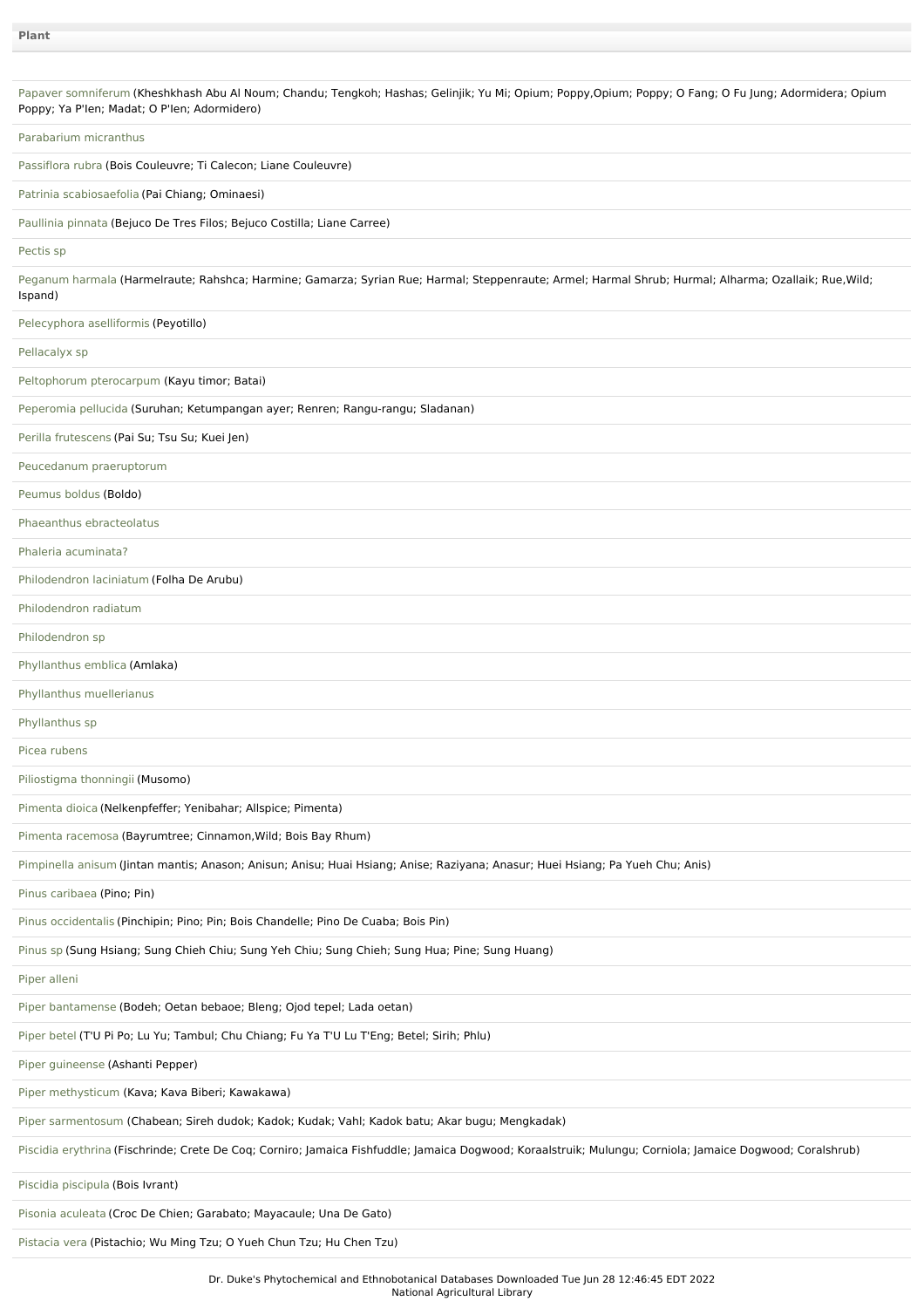|  |  |  | Pistia stratiotes (Kapu-kapu; Kambiang; Kiambang; Gadjambang; Tajapoe; Sarme-sarme) |
|--|--|--|-------------------------------------------------------------------------------------|
|  |  |  |                                                                                     |
|  |  |  |                                                                                     |

[Pithecellobium](file:///phytochem/ethnoPlants/show/533) dulce

[Pithecellobium](file:///phytochem/ethnoPlants/show/1771) jiringa (Jegkol; Jaring; Jing; Jering)

[Planchonella](file:///phytochem/ethnoPlants/show/966) obovata (Pokok baraut laut; Tuak-tuak; Jenkok)

[Plantago](file:///phytochem/ethnoPlants/show/535) major (Ch'E Ch'Ien; Otot ototan; Bazir Dam Bil; Tarkuz; Buyuk Sinirliot; Ekur anjing (Dog tail); Llanten; Oba-Ko; Wegerlich; Plantain; Sangka buwah; Sangkuwah; Arnoglossa; Llanten Mayor; Gechi Qulaghi; Sangkubah; Lisan Al Hamal; Suri pandak; Meloh kiloh; Sembung otot; Sei Ohr Re; Daum sejumbok)

[Plantago](file:///phytochem/ethnoPlants/show/1377) ovata (Riblah; Zibad; Gechi Qulaghi)

[Pleiospermium](file:///phytochem/ethnoPlants/show/9435) alatum

Pluchea [carolinensis](file:///phytochem/ethnoPlants/show/765) (Grand Sauge; Feuilles La Chose; Tabac Sauvage; Conyse Odorante)

[Plumbago](file:///phytochem/ethnoPlants/show/1772) rosea (Disotu)

[Plumbago](file:///phytochem/ethnoPlants/show/969) scandens (Loco; Herva Do Diablo; Pega-Pollo; Dentelaire; Malacara)

[Plumeria](file:///phytochem/ethnoPlants/show/218) rubra (Atabaiba Rosada; Frangipaniers; Frangipanier Rose; Frangipani; Frangipane; Rodje Law'Ri)

[Podocarpus](file:///phytochem/ethnoPlants/show/1773) sp. (Sentada; Jati laut; Wolean)

[Pogostemon](file:///phytochem/ethnoPlants/show/97) cablin (Dilem singapur; Patchouly)

[Pogostemon](file:///phytochem/ethnoPlants/show/1774) patchouli (Indrannanes; Kattam; Sion; Patyori)

Polygala [crotalarioides](file:///phytochem/ethnoPlants/show/768)

Polygala [glomerata](file:///phytochem/ethnoPlants/show/1775) (Djookoot Malela; Andong Petooroon; Lidah A Jam)

[Polygonatum](file:///phytochem/ethnoPlants/show/1776) biflorum

[Polygonum](file:///phytochem/ethnoPlants/show/1777) aviculare (Nana Shwana; Pien Hsu; Asa Al Rae'Y; Kus Karabugdayi; Hemero Tea; Habbat Al Rae'Y; Miti-Yanagi; Knotweed; T'leh Sien Ts'Ao; Knowgrass; Centinodia)

[Polygonum](file:///phytochem/ethnoPlants/show/3869) orientale (Shui Hung Hua Zi; Hung Ts'Ao; Oke-Tade)

[Polymnia](file:///phytochem/ethnoPlants/show/1778) uvedalia (Amerikanischer Barenklau; Polymnie; Yellow Leafcup; Amerikaanse Bereklauw; American Bearfoot)

[Polytrema](file:///phytochem/ethnoPlants/show/100) vulgare (Daun sekeras akar; Peparu hitam; Daun lipah)

[Pongamia](file:///phytochem/ethnoPlants/show/2010) pinnata (Chiravilvra; Bangkongan; Karanda; Malabari; Jadar; Pongam Oil; Hongay Oil; Malapari; Bangkong; Pongam; Ki pahang; Kepik; Hoang Ba)

[Populus](file:///phytochem/ethnoPlants/show/1779) nigra (Alamo Negro; Seiyo-Hako-Yanagi; Black Poplar; Poplar, Black; Kara Kavak)

[Potentilla](file:///phytochem/ethnoPlants/show/2712) anserina (Tansy,Wild; Genserich; Gumusu Besparmak; Silberweed; Yerba Plateada)

[Poterium](file:///phytochem/ethnoPlants/show/1780) officinale (Ti Yu)

[Pothomorphe](file:///phytochem/ethnoPlants/show/373) peltata (Broquelejo; Fait Collet; Collet A Dame; Feuilles A Coeur; Yagrumo)

Premna [gaudichaudii](file:///phytochem/ethnoPlants/show/1781)

Premna [taitensis](file:///phytochem/ethnoPlants/show/771)

Primula [reticulata](file:///phytochem/ethnoPlants/show/11416) (Bishkopra)

Primula [vulgaris](file:///phytochem/ethnoPlants/show/1782) (Tibbi Cuhacicegi)

[Prinsepia](file:///phytochem/ethnoPlants/show/1783) laevis

Prunus [laurocerasus](file:///phytochem/ethnoPlants/show/1784) (Seiyo-Bakuti-No-Ki; Laurier Cerise; Lauroceraso; Hosoba-Seiyo-Bakuti-No-Ki; Cherry Laurel; Taflan Agaci)

[Prunus](file:///phytochem/ethnoPlants/show/102) mume (Ch'Ing Mei; Ume; Pai Mei; Mei; Wu Mei)

Prunus [persica](file:///phytochem/ethnoPlants/show/538) (Pesco; Khokh; T'Ao P'I Chiu; Peach; Momo; Sheftali; Melocotonero; Pecher; Tao Ren; Seftali Agaci)

Prunus [serotina](file:///phytochem/ethnoPlants/show/1785) (Rum Cherry; Wild Cherry; Virginya Kirazi; Cherry,Wild; Black Cherry)

Prunus [virginiana](file:///phytochem/ethnoPlants/show/775)

[Pseudolmedia](file:///phytochem/ethnoPlants/show/776) spuria

[Psoralea](file:///phytochem/ethnoPlants/show/1786) palmeri

Pteris [multifida](file:///phytochem/ethnoPlants/show/1787) (Feng Wei Cao)

Punica [granatum](file:///phytochem/ethnoPlants/show/2861) (Dadima; Nar; Zakuro; Rumman; Grenade; Gangsalan; Grenadier; Pomogranado; Naragaci; Delima; Granada; An Shih Liu; Granado; Shan Shih Liu; Pomme Grenade; Dalima; Pomegranate; Hannar)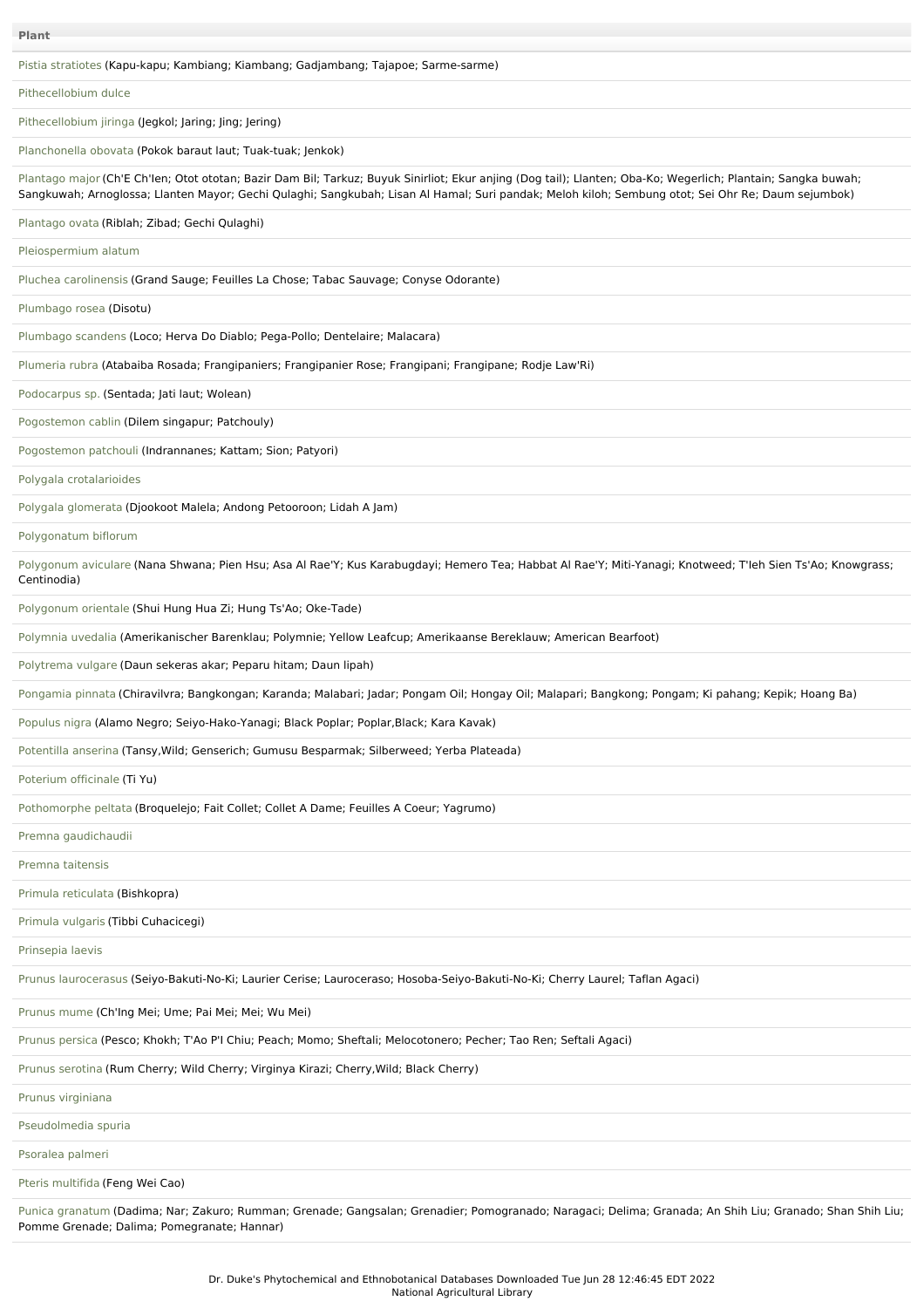| <b>Plant</b>                                                                                                                                                                                                           |
|------------------------------------------------------------------------------------------------------------------------------------------------------------------------------------------------------------------------|
| Quercus sp (P'O; Ko; Yu; Akame-Gasiwa; Tso; Tchinne; Hu Jo; Oak; Hsiang; Fou; Roble; Ch'lu; Hu; Chu; Li; Chou; Hsu)                                                                                                    |
| Quisqualis indica (Urdani; Shih Chun Tzu; Wedani; Pokok setendai; Dani (Speckled); Rangoon Creeper)                                                                                                                    |
| Randia spinosa                                                                                                                                                                                                         |
| Ranunculus scleratus (Cloffing; Shui Chin; Crowfoot, Acrid; Ti Shen; K'U Chin; Shih Lung Jui)                                                                                                                          |
| Raphanus sativus (Radish; Kirmiziturp; Mulaka; Karaturp; Lo Po; Daikon; Radis; Radis Marron; Lai Fu; Rabano)                                                                                                           |
| Reseda odorata (Khuzami; Thail Ath Thikh; Mignonette; Kokulu Muhabbet Cicegi)                                                                                                                                          |
| Rhododendron japonicum (Renge-Tutuzi)                                                                                                                                                                                  |
| Rhododendron metternichii (Hon-Syakunage)                                                                                                                                                                              |
| Ricinus communis (Ricino; Hintyagi Agaci; Gana Garchak; Tartago; Sittamoonaka; Palma Christi; Pei Ma; Pi Ma; Castorbean; Bean,Castor; Castor Bean; To-Goma;<br>Castor; Higuerilla; Eranda; Huile Ricin; Jarak; Khirwe) |
| Rosa chinensis (Yueh Chi Hua)                                                                                                                                                                                          |
| Rosa cymosa                                                                                                                                                                                                            |
| Rosa multiflora (No-Ibara; Ying Shih; Fo Chien Hsiao; Ch'lang Wei; Ch'lang Mi)                                                                                                                                         |
| Rottboellia exaltata                                                                                                                                                                                                   |
| Roureopsis pubinervis (Akar kachang-kahang merah (Fal; Akar kelichi; Akar kachang betina (Little be)                                                                                                                   |
| Rousselia humilis (Paille A Terre; Herbe Gras; Parietaire Sauvage; Parietaria)                                                                                                                                         |
| Rubia cordifolia (Ti Hsueh; Hsueh Chien Ch'Ou; Sou; Manjistha; Jan Fei Ts'Ao; Ch'len; Ch'len Ts'Ao)                                                                                                                    |
| Rubus ellipticus                                                                                                                                                                                                       |
| Rubus rosaefolius (Arbe; Raspberry, Mauritius; Goetjen)                                                                                                                                                                |
| Ruellia tuberosa (Petit-Petards; Tiquitaque; Batatilla; Lia Huevos; Racine Petards; Petits Petards; Fleurs Petards; Pensamiento Haitiano; Guaci)                                                                       |
| Rungia pectinata                                                                                                                                                                                                       |
| Ryssopteris timoriensis                                                                                                                                                                                                |
| Salacca wallichiana (Buah kumbak; Salak kumbar; Kumbak)                                                                                                                                                                |
| Salacia macrophylla (Katji Pot; Blume)                                                                                                                                                                                 |
| Salix discolor                                                                                                                                                                                                         |
| Salix purpurea (Shui Yang; P'U Liu; P'U Yang; Purple Willow; Sugut; Ch'Ing Yang; Kirmizi Sogut; Safsaf)                                                                                                                |
| Salix tetrasperma (Gendalu; Dedalu; Dalu-dalu)                                                                                                                                                                         |
| Salvadora oleoides                                                                                                                                                                                                     |
| Salvadora persica (Ark; Mustard Tree; Misvak; Toothhbrush Tree; Chhota Pilu)                                                                                                                                           |
| Salvia occidentalis (Petit Baume; Petit Baume Marron)                                                                                                                                                                  |
| Sambucus chinensis (Chieh Ku Ts'Ao; So T'lao; Sokuzu)                                                                                                                                                                  |
| Sambucus javanica (Lu Ying; Elderberry)                                                                                                                                                                                |
| Sambucus mexicana                                                                                                                                                                                                      |
| Sambucus racemosa (Chieh Ku Mu; Kirmizi Murver; Hsu Ku Mu; Mu So T'lao)                                                                                                                                                |
| Sanguisorba canadensis                                                                                                                                                                                                 |
| Sanguisorba officinalis (Pimpernel; Ware-Moko; Pimpinela Mayor; Tibbi Kanotu)                                                                                                                                          |
| Santalum album (Chendana; Chen T'An; Sandelhout; Chandani; Haoe meni; Laki-laki; Beyaz Santal; Chandana; T'An Hsiang; White Sandalwood; Ai nitoe; Pai Chai<br>T'An; Chan T'An; White Santal; White Sandal)             |
| Sargentodoxa cuneata                                                                                                                                                                                                   |
| Sassafras albidum (Sassafras; Sasafras)                                                                                                                                                                                |
| Saurauia longistyla                                                                                                                                                                                                    |
| Saurauia sp                                                                                                                                                                                                            |
| Saussurea lappa (Mu Xiang; Costus; Kust; Kushta; Patchak; Quang Mu Xiang)                                                                                                                                              |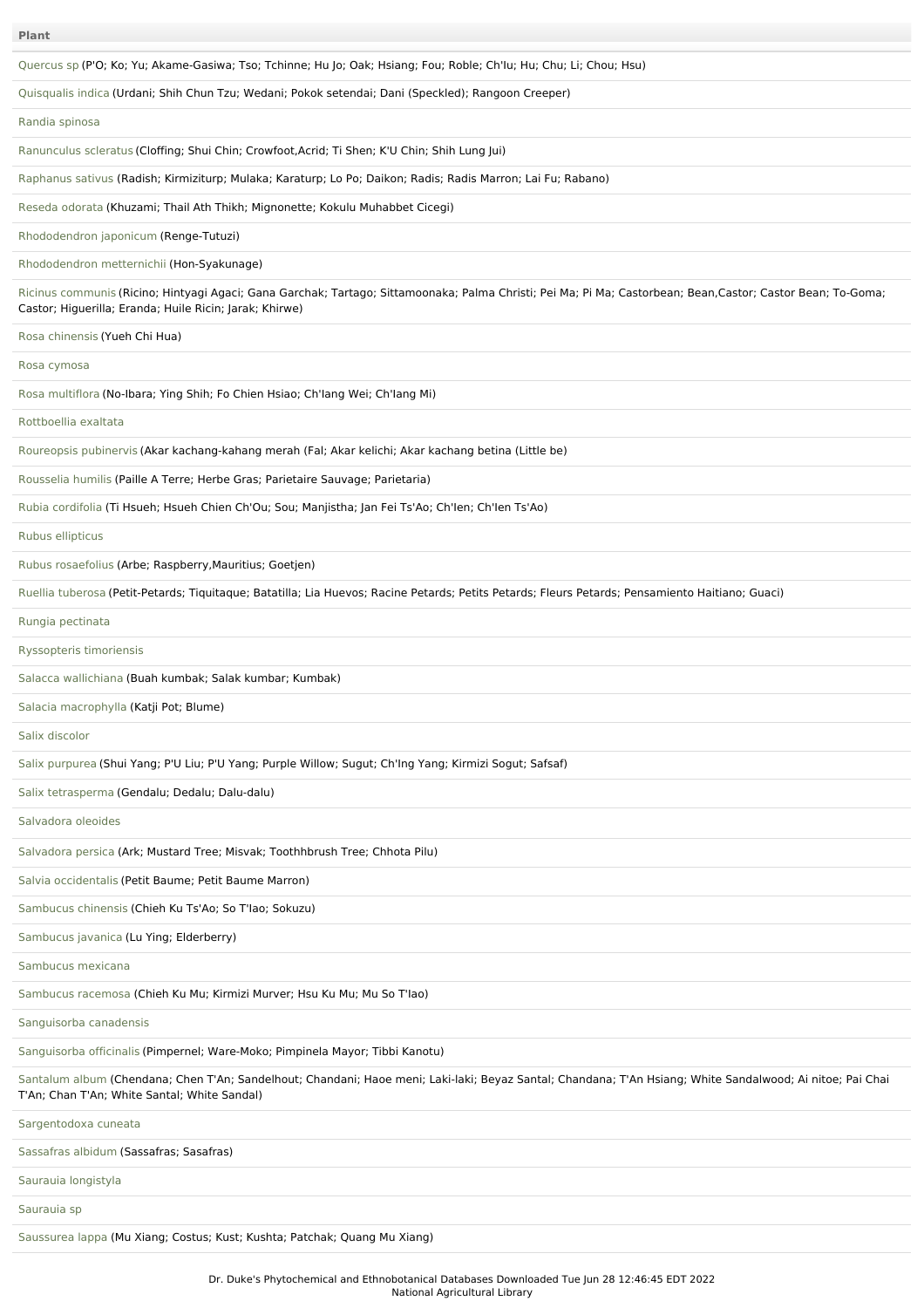[Schefflera](file:///phytochem/ethnoPlants/show/1803) arboricola [Schizophragma](file:///phytochem/ethnoPlants/show/1804) integrifolia [Schleichera](file:///phytochem/ethnoPlants/show/462) oleosa Scopolia [carniolica](file:///phytochem/ethnoPlants/show/6298) (Scopolie; Klokbilzenkruid; Seiyo-Hasiri-Dokoro; Japanese Belladonna; Russian Belladonna; Glockenbilsenkraut; Scopalia) [Scopolia](file:///phytochem/ethnoPlants/show/1805) japonica (Hasiri-Dokoro; Japanese Belladonna; Lang Tang) [Scrophularia](file:///phytochem/ethnoPlants/show/1806) aquatica (Braunwurz; Escrofularia Acuatica; Water Figwort; Su Kestereotu) [Scrophularia](file:///phytochem/ethnoPlants/show/1807) nodosa (Figwort; Escrofularia; Siraca Otu; L'Herbe Chancreuse; Reuwe Di Tchin; Rosenoble; Throatwort; Braunwurz) [Scutellaria](file:///phytochem/ethnoPlants/show/1165) barbata (Ban Zhi Lian) [Scutellaria](file:///phytochem/ethnoPlants/show/1808) discolor (Nilam bukit (Hill patchouli)) Scutellaria [galericulata](file:///phytochem/ethnoPlants/show/1105) (Kaside; Tercianaria) [Scutellaria](file:///phytochem/ethnoPlants/show/463) gaumeri [Scutellaria](file:///phytochem/ethnoPlants/show/1809) macrantha (Su Ch'In; Huang Ch'In; Tzu Ch'In; Tu Fu) Securidaca [longipedunculata](file:///phytochem/ethnoPlants/show/1810) Sedum [kamtschaticum](file:///phytochem/ethnoPlants/show/1811) Sedum [makinoi](file:///phytochem/ethnoPlants/show/382) [Senecio](file:///phytochem/ethnoPlants/show/1812) aureus (Amerikan Kanaryaotu; Squawweed; Liferoot; Golden Ragwort) [Senecio](file:///phytochem/ethnoPlants/show/1813) jacobae (Tansy Ragwort) [Senecio](file:///phytochem/ethnoPlants/show/1814) salignus (Flor De Dolores; Chilca Jarilla) [Sesbania](file:///phytochem/ethnoPlants/show/385) sesban Shorea [robusta](file:///phytochem/ethnoPlants/show/994) (Salwa; Sal; Sal Tree; So Lo Mu) Sida [acuta](file:///phytochem/ethnoPlants/show/237) (Escobita; Guimauve A Petites Fleurs; Petit Lalo; Seleguri) [Siegesbeckia](file:///phytochem/ethnoPlants/show/1106) orientalis (Holy Herb; Hu Kao; Kou Kao; Si Tzian Tsao; Herbe Divine; Hsi Lien; Chu Kao Mu; Nien Hu Ts'Ai) Siler [divaricatum](file:///phytochem/ethnoPlants/show/792) (Fang Feng) [Simarouba](file:///phytochem/ethnoPlants/show/474) glauca (Juan Primero; Frene; Quinquina D'Europe; Quassia Amer; Bois Frene; Bois Negresse; Daguilla; Bois Blanc; Bois Amer; Palo Amargo; Quasia Amarga) [Sinapis](file:///phytochem/ethnoPlants/show/2489) alba (Siro-Garasi; Beyaz Hardal; Guzark; Hu Chieh; Khardal; Mostaza Blanca) [Sinomenium](file:///phytochem/ethnoPlants/show/1815) acutum Siparuna [guianensis](file:///phytochem/ethnoPlants/show/1816) Smilax [lanceifolia](file:///phytochem/ethnoPlants/show/11491) Smilax [zeylanica](file:///phytochem/ethnoPlants/show/387) Solanum [carolinense](file:///phytochem/ethnoPlants/show/1817) (Trostbeere; Solanum De La Caroline; Horse Nettle; Horsenettle,Carolina; Paardenetel) Solanum [dulcamara](file:///phytochem/ethnoPlants/show/1474) (Zurukamara; Tre Marana; E'Nab Al Tha'Lab; Bai Ying; Helwa Morrah; Maurella; Bittersweet; Hab Al A'Lam; Dulcamara; K'U Ch'Ieh; Yaban Yasemini; Hundaebaer; Shu Yang Ch'Uan) Solanum [erianthum](file:///phytochem/ethnoPlants/show/1818) (Zamourette; Tabacon; Amourette; Tabac Marron) [Solanum](file:///phytochem/ethnoPlants/show/1819) ferox (Terong asam (Sour-relish eggpl) [Solanum](file:///phytochem/ethnoPlants/show/995) incanum [Solanum](file:///phytochem/ethnoPlants/show/388) lyratum (Bai Ying; Hiyodori-Shogo) Solanum [melongena](file:///phytochem/ethnoPlants/show/389) (Terong manis (Sweet eggplant); Terong ungu (Purple eggplant); Terong hijau (Green eggplant); Nasu; Ch'Ieh Ken; Berengene; Strychnos Kepaios; Beregene; Enchong; Berengine; Berengena; Ch'Ieh; Belinjele; K'Un Lun Kua; Lo Su; Melongene; Eggplant; Aubergine; Berenjena; Nasubi; Baingan) [Solanum](file:///phytochem/ethnoPlants/show/996) nigrum (Long Kui; Hierba Mora; Enab Ez Zhib; Lao Ya Yen Ching Ts'Ao; Lung K'Uei; Yerba Mora; Lanman; L'Homme; T'Ien Ch'Ieh Tzu; Alaman; Morete; Inu-Hozuki; Solatro Nero; Manman Lanman; Nightshade,Black; Gurkamai; E'Nab Ath Tha'Lab; Black Nightshade; Ranti; Lanman Noir; Lanment; Morelle Noir; Terong meranti; Morelle Noire; T'Ien P'Ao Ts'Ao; E'Nab Adh Dhib; Ituzumu) **Plant**

Solanum [surattense](file:///phytochem/ethnoPlants/show/1820)

[Solanum](file:///phytochem/ethnoPlants/show/1821) tortum? (Panzou)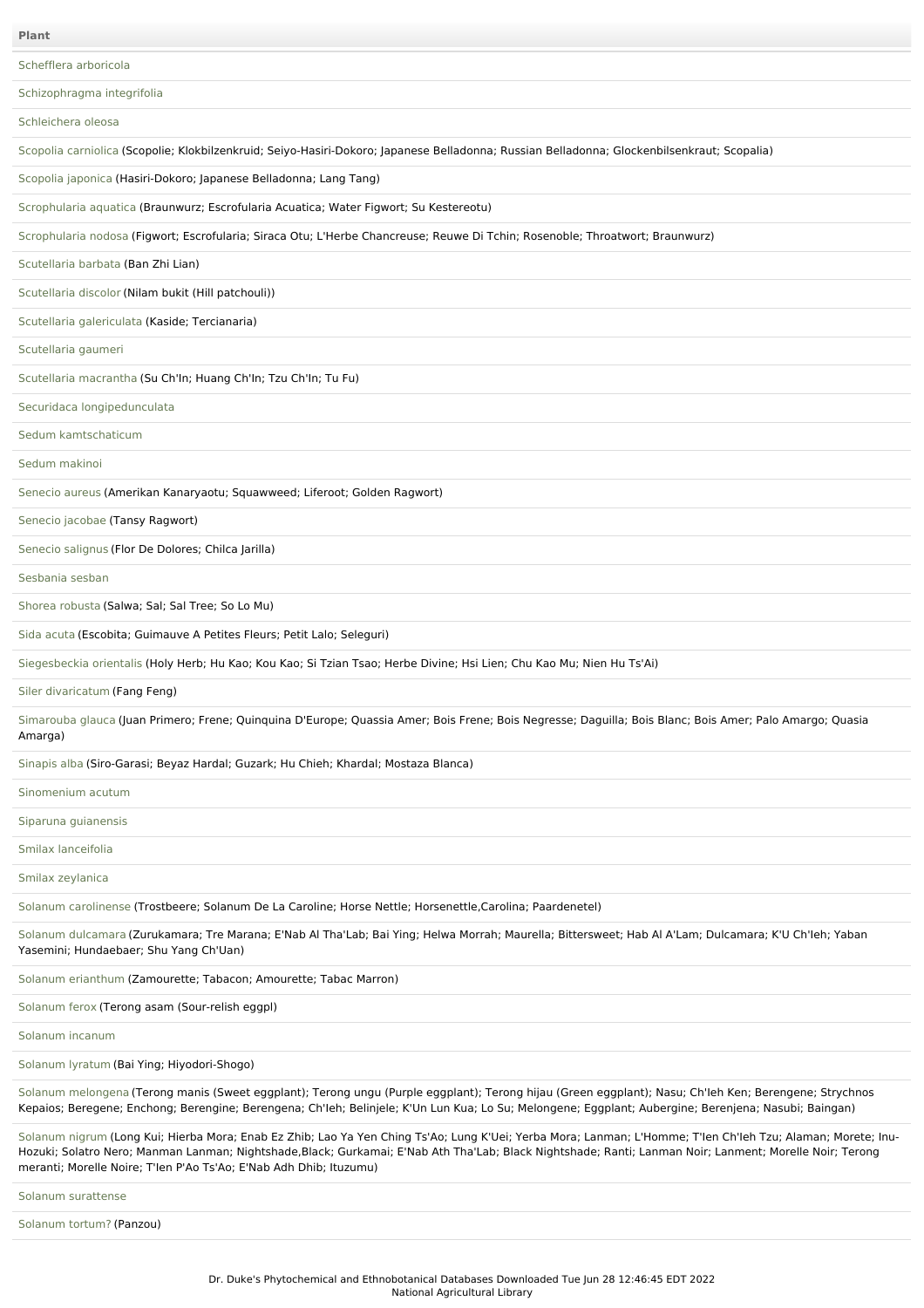| Trompillo)                                                                                                                                                                                                                           |
|--------------------------------------------------------------------------------------------------------------------------------------------------------------------------------------------------------------------------------------|
| Sonchus brachyotus                                                                                                                                                                                                                   |
| Sophora japonica (Huai; Huai Chih Chiu)                                                                                                                                                                                              |
| Soymida febrifuga (Bastard Cedar; Cedro Bastardo; Rohuna; Rohan)                                                                                                                                                                     |
| Sparganium stoloniferum                                                                                                                                                                                                              |
| Spathoglottis plicata (Lumbah tikus (Mouse Curculigo))                                                                                                                                                                               |
| Spatholobus roxburghii                                                                                                                                                                                                               |
| Spilanthes acmella (Sarunen; Kibana-Oranda-Senniti; Para Cress; Pokok getang; Legetan; Gletang; Gatang)                                                                                                                              |
| Spiraea tomentosa                                                                                                                                                                                                                    |
| Spondias mombin (Gros Mombin; Jobo De Puerco; Grand Mombin; Ciruela; Ciruela Amarilla; Myrobalane; Mombin Franc; Grtand Mombin Franc; Jobo Macho;<br>Hogplum)                                                                        |
| Stachys lavandulaefolia (Sermaq)                                                                                                                                                                                                     |
| Stachys palustris (Gol Kesteresi; Marsh Woodwort)                                                                                                                                                                                    |
| Stachys sieboldi (Ts'Ao Shih Ts'An; Kan Lu Tsu)                                                                                                                                                                                      |
| Stachys sieboldii (Tyorogi)                                                                                                                                                                                                          |
| Stachytarpheta jamaicensis (Gewongan; Bastard Vervain; Verbena; Selaseh dandi (Spotted basil); Verbena Azul; Rumput tahi babi (Pig dung gra; Verveine Bleue;<br>Verveine; Verveine A Queue De Rat; Verveine Violette; Brazilian Tea) |
| Stellaria vestita                                                                                                                                                                                                                    |
| Stemodia maritima                                                                                                                                                                                                                    |
| Stephania hernandiifolia (Seloeroe; Ojod minjak; Bai kon pit; Areuj geureung; Onjo-onjo)                                                                                                                                             |
| Sterculia tragacantha                                                                                                                                                                                                                |
| Strychnos panamensis                                                                                                                                                                                                                 |
| Strychnos potatorum (Clearing Nut Tree)                                                                                                                                                                                              |
| Strychnos rheedei                                                                                                                                                                                                                    |
| Styphelia malayana (Taratap; Choreng atap)                                                                                                                                                                                           |
| Swietenia macrophylla (Oba-Mahogani)                                                                                                                                                                                                 |
| Synedrella nodiflora (Salamani; Bruwan; Rumput babi (Pig's grass); Krasuk; Feuilles Depot; Gletan warak)                                                                                                                             |
| Syzygium aromaticum (Cloves; Girofle; Chi She Hsiang; Ting Tzu Hsiang; Clove; Karanfil; Mu Ting Hsiang; Ting Hsiang)                                                                                                                 |
| Syzygium cerasoideum                                                                                                                                                                                                                 |
| Tabebuja bahamensis                                                                                                                                                                                                                  |
| Tabernaemontana coronaria (Nata; Tagar; Ceylon Jasmine)                                                                                                                                                                              |
| Tagetes erecta (Big Marigold; Chambergo; Souci; Fleurs Souci; Clavel De Los Muertos)                                                                                                                                                 |
| Tagetes micrantha                                                                                                                                                                                                                    |
| Tarenna sambucina                                                                                                                                                                                                                    |
| Tarenna stanantha                                                                                                                                                                                                                    |
| Tecoma capensis                                                                                                                                                                                                                      |
| Tephrosia purpurea (Purple Tephrosia; Indigo, Wild)                                                                                                                                                                                  |
| Terminalia arjuna (Kumbuk; Arjan Terminalia)                                                                                                                                                                                         |
| Terminalia catappa (Badannier; Almendro De Playa; Lingtak; L.; Almendra; Amandier Des Indes; Almendro; Almendro De Las Indias; Ketapang; Amandier Tropical;<br>Amandier; Indian Almond)                                              |
| Terminalia tomentosa (Sain; Ain; Asna Saj)                                                                                                                                                                                           |
| Tetrastigma hemsleyanum                                                                                                                                                                                                              |
| Thespesia lampas                                                                                                                                                                                                                     |

Solanum [verbascifolium](file:///phytochem/ethnoPlants/show/797) (Daun sangsara (Anguish leaf); Daun bunga china (China fl lea; Teter; Sekasap; Terong raya (Big eggplant); Terong rimba (Virg. for. eggpl;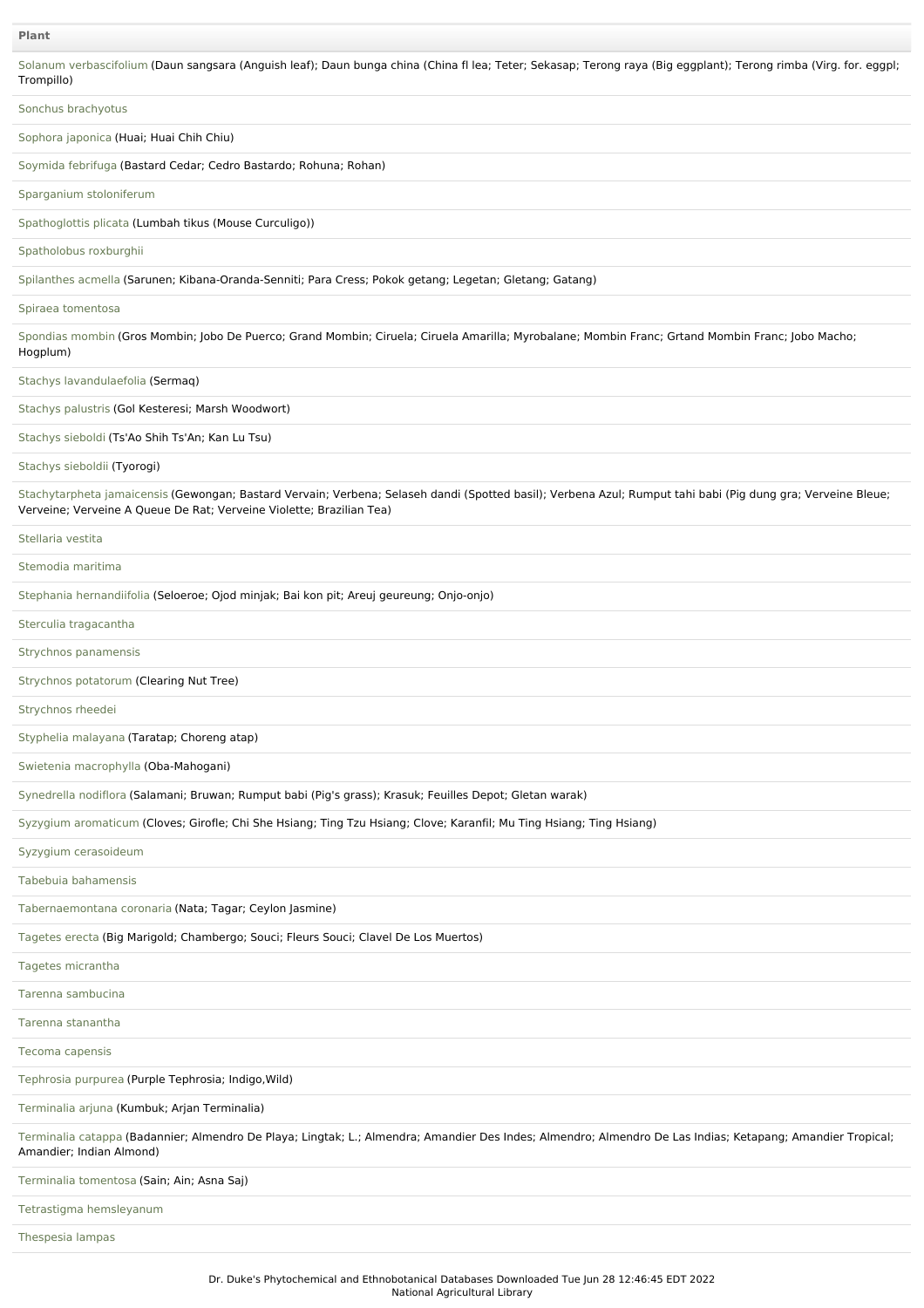| <b>Plant</b>                                                                                                                                                                                                                                             |
|----------------------------------------------------------------------------------------------------------------------------------------------------------------------------------------------------------------------------------------------------------|
| Thymus vulgaris (Kekik; Common Thyme; Tati-Zyako-So; Du Thym; Zombi Nan Bois; Thyme; Pile; Tomillo; Thym Grandes Feuilles)                                                                                                                               |
| Tilia cordata (Tiyou; Ihlamur Agaci; Small-Leaved Linden)                                                                                                                                                                                                |
| Timonius longitubus                                                                                                                                                                                                                                      |
| Tinospora capillipes                                                                                                                                                                                                                                     |
| Torreya nucifera                                                                                                                                                                                                                                         |
| Tragia involucrata                                                                                                                                                                                                                                       |
| Trichosanthes cucumeroides (Japanese Snake Gourd; Karasu-Uri)                                                                                                                                                                                            |
| Trigonella foenum-graecum (Foenum Graecum; Alholva; Koroha; Shimli; Halva; Boyotu; Hu Lu Pa; Chinagreye; K'U Tou; Kelabat; Helba; Fenugreek)                                                                                                             |
| Trillium erectum (Amerikaanse Drielingenwortel; American Birthroot; Amerikanische Drillingswurzel; Trillie Americain; Birthroot; Bethroot; American Beth Root)                                                                                           |
| Tylophora indica                                                                                                                                                                                                                                         |
| Tylophora ovata                                                                                                                                                                                                                                          |
| Typha latifolia (Cattail; Gama)                                                                                                                                                                                                                          |
| Uncaria acida (Kait-kait)                                                                                                                                                                                                                                |
| Uncaria longiflora (Kait-kait darat (Riparian; Kait besi)                                                                                                                                                                                                |
| Urena lobata (Pulut; Escoba; Legetan; Cousin; Pulutan; Pulut-pulut; Cadillo; Pulut lembu; Petit Cousin; Cadillo De Perro; Pepulut; Kelutut)                                                                                                              |
| Urtica dioica (Isirgan; Nettle,Common; Bigstring Nettle; Stinging Nettle; Ortiga Mayor; Gerrais; Kazink; Nabat Al Nar)                                                                                                                                   |
| Urtica parviflora                                                                                                                                                                                                                                        |
| Vaccaria pyramidata (Dokan-So)                                                                                                                                                                                                                           |
| Valeriana jatamansi (Sumbul UI Tib; Tagara; Indian Nard; Indische Valeriaan; Valeriane Indiene; Bala Tagra; Indischer Baldrian; Indian Valerian)                                                                                                         |
| Valeriana officinalis (Valeriana; Valerian; Kediotu; Seiyo-Kanoko-So)                                                                                                                                                                                    |
| Vanda hookeriana (Pokok tulang (Bone plant))                                                                                                                                                                                                             |
| Vavaea amicorum                                                                                                                                                                                                                                          |
| Veratrum viride (White Hellebore; Yesil Copleme; Hellebore,Green; Hellebore,American; American Hellebore; False Hellebore; Indian Poke)                                                                                                                  |
| Veratrum viside                                                                                                                                                                                                                                          |
| Verbascum thapsus (Borraja; Bonhomme; Sigirkuyrugu; Molene; Pano; Flannel Mullein; Mullein; Gordolobo)                                                                                                                                                   |
| Vernonia colorata                                                                                                                                                                                                                                        |
| Veronicastrum sibiricum (Kugai-So)                                                                                                                                                                                                                       |
| Vigna marina                                                                                                                                                                                                                                             |
| Viola japonica                                                                                                                                                                                                                                           |
| Viola pinnata (Hu Chin Ts'Ao)                                                                                                                                                                                                                            |
| Viola sp (Pansy)                                                                                                                                                                                                                                         |
| Viscum articulatum                                                                                                                                                                                                                                       |
| Viscum coloratum                                                                                                                                                                                                                                         |
| Vitex agnus-castus (Monk'S Pepper; Lygos; Panjangusht; Keuschlamm; Bish Barmagh Aghaji; Kaff Maryam; Daribrahim; Chaste Tree; Sauzgatillo; Gatilier; Seiyo-<br>Ninzin-Boku; Ranukabija; Shajerat Ebrahim; Hayit; Poivre De Moine; Agno Casto; Agnocasto) |
| Vitex negundo (Ch'U; Ban Muichi; Pajan Kusut; Nisinda; Sambhalu; Katri; Chaste Tree; Taiwan-Ninzin-Boku(Kusa-Ninzin; Gattilier Incise; Nirgandi; Lenggundi;<br>Nirgundi; Indrani; Man Ching; Huang Ching)                                                |
| Vitex peduncularis                                                                                                                                                                                                                                       |
| Vitex trifolia (Panj Angushte Abi; Indian Wild Pepper; Lenggundi; Ching T'lao; Ching Tzu; Hamago; Sindhula; Man Ching; Nichinda; Surasa; King Tsse; Legundi;<br>Gatillier Trifolie; Lenggudi)                                                            |
| Vitis bryoniaefolia (Ying Yu; Shan P'U T'Ao; Yeh P'U T'Ao)                                                                                                                                                                                               |
| Vitis mollissima (Lakom gajah; Lakom laut; Akar sebengkak)                                                                                                                                                                                               |
| Vitis serianaefolia (Mao Erh Luan; Pai Lien; Pai Ken)                                                                                                                                                                                                    |